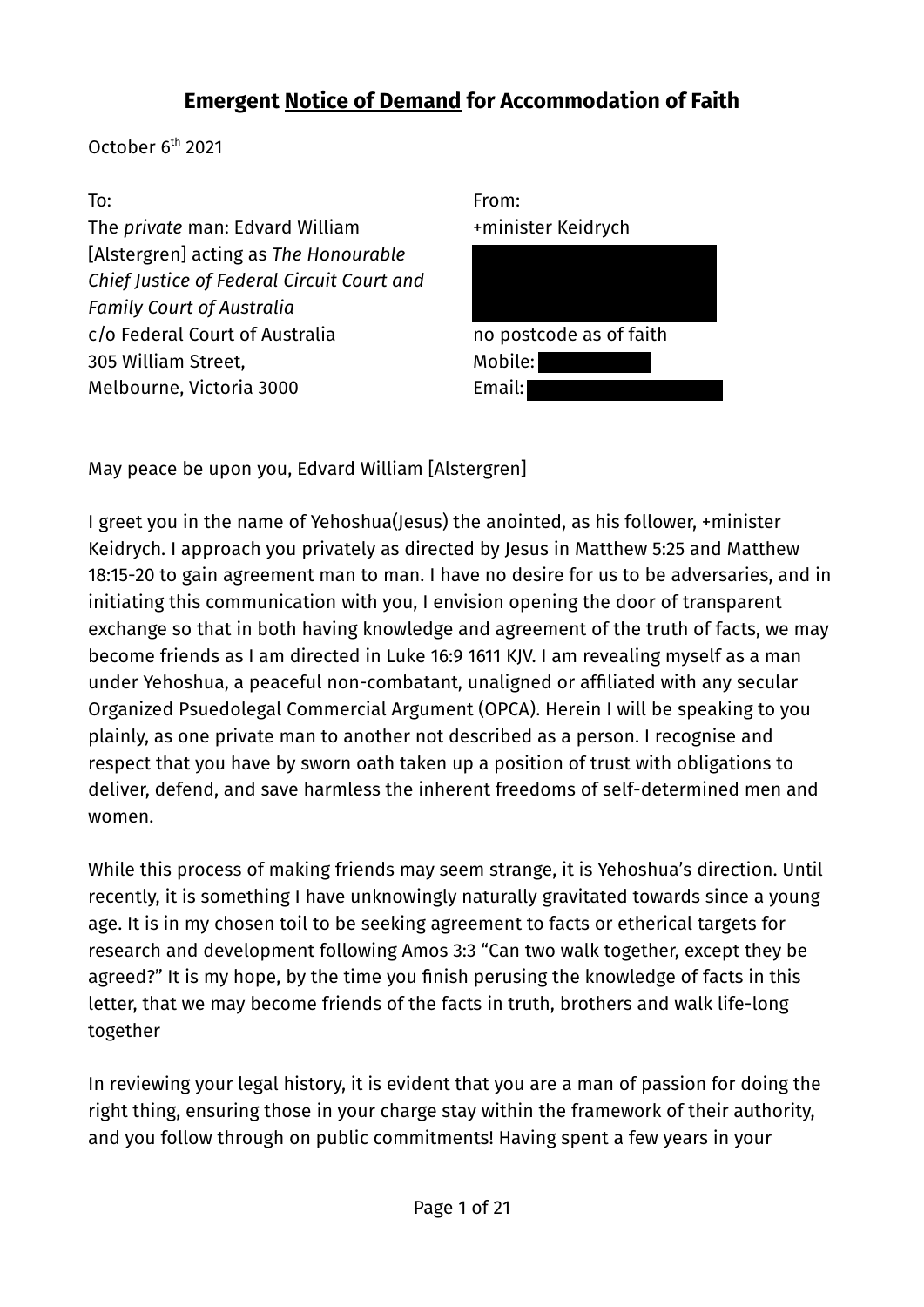original hometown of Geelong, and Melbourne I developed an appreciation of the grit needed to rise above the manufacturing lifestyle of Geelong and achieve outstanding professional status. Knowing you diversified early into commercial, tax, industrial, and family is a clear sign of passion for learning the breadth of the field and its intricacies. I realise many will have congratulated you already, but to achieve Queens Council within two years of completing your Masters of Laws is something to make many within your industry take note and pause at! It was sad to hear about your bobsled team being bumped from competing in 2002, a political frustration I understand well, having captained a racing yacht for five years. I also want to offer you congratulations on choosing to oversee and ensure the cleanup of the mammoth task of merging both the Federal Circuit Court and Family Court into a single entity. I've been intimately involved in three enterprise mergers and don't envy the scope of challenge you have undertaken and are committed to delivering.

This letter is divided into subheadings of section themes to assist in re-reading, and unless specified, for efficacy, all quotes from scripture hereafter are offered from Her Majesty's 1611 King James Version Bible.

I trust you will perceive that my grammatical intent of expressing and defending my faith is evident in reading this letter and future letters as my duty as the scriptural watchman of Ezekiel 33 necessitates. My singular purpose is to communicate freely, hoping to gain a brother through the agreement of facts, without scripted pretentiousness or flowery words, demonstrating my heartfelt faith bound deep sincerity!

Edvard William [Alstergren], surely we can both recognise that I am not a Legal expert, having had no formal training in this industry, nor have I pledged any oaths of allegiance. My background is heavily experienced in technical research, having been awarded a Bachelor of Engineering in three fields, mechanical, electrical, and information technology. My application of this chosen toil has had a global impact, whereby I am sought after to advise financial institutions, airlines, insurance et al., providing direction in navigating through the Foggy world of Cloud and Mist Computing.

My faith requires: "And whatsoever ye do, do it heartily, as to the Lord, and not unto men;" (Colossians 3:23), thus I must try my best to communicate in a style and language you are more familiar with than I, so we may reach an agreement. As such, I have included a Glossary of critical terms at [keidrych.fyi/ministry/glossary.](http://keidrych.fyi/ministry/glossary) Additionally, to give you additional comfort in our reaching agreement man to man, that you are not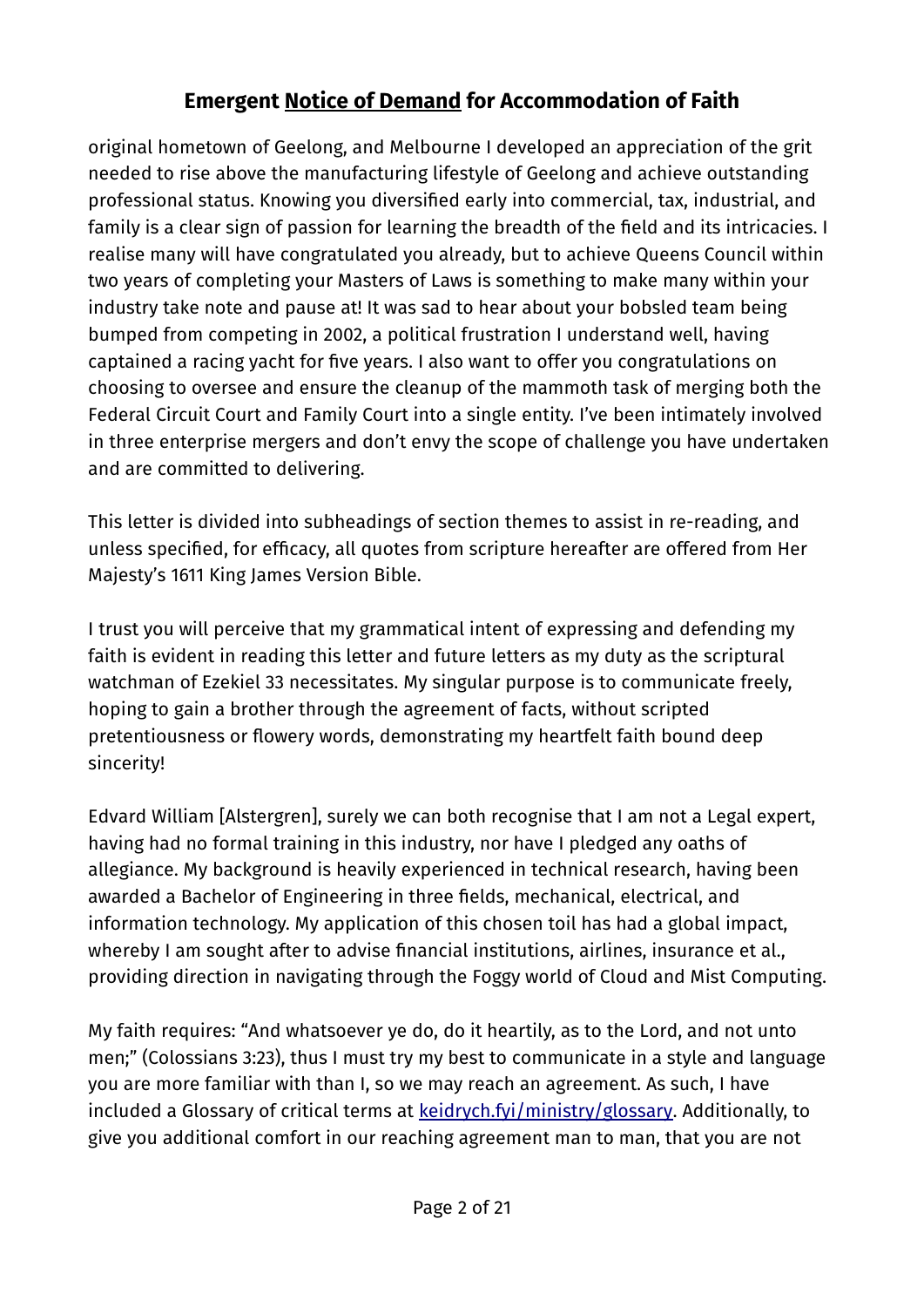alone, you can find acquiescence of this knowledge with other men and women at [keidrych.fyi/ministry/acquiescence](http://keidrych.fyi/ministry/acquiescence)

I wish to offer a pre-thank you for perusing through the entire letter; I would have much preferred to dialogue with you over several letters, but the emergent nature of these times and those who of self volution seek to *make things up as they go*, places a moral demand/obligation for the efficacy of communications and removal of ambiguity of actions done/taken in *good faith*.

Finally, this letter, as called in the industries I have toiled within, is a *living document*, expanded upon as more knowledge becomes revealed in sections except:

- *of agreement*
- *demand for accommodation of faith*

These sections are specific to our agreement and your defacto office. Should you wish to be informed of future knowledge, feel free to subscribe to keidrych.fyi/ministry/living-knowledge

### **of correspondence**

My name is simply Keidrych. +minister [verb] placed in front as a reflection of my acceptance of Yehoshua's offer at John 15:16 and to ensure no confusion with a misspelling or use of a title Minister [noun]

In my duty as the Ezekiel 33 watchman, I offer a fair warning by drawing to your attention that there is an obligation to ensure communication complies with the **General Data Protection Regulation & Australian Privacy Act 1988 (GDPR-APA)** addressed to the intended recipient's identity. Should you desire to send return correspondence, please ensure it is handled correctly as per my details at the commencement of this letter, without using a postcode, as I will be unable to peruse any mislabeled/addressed correspondence.

### **of a minister and ministerial duty**

Yehoshua is the original Hebrew name of Jesus, transliterated through multiple languages until known as Jesus in English [\(https://youtu.be/rtvtD3cXIyU](https://youtu.be/rtvtD3cXIyU) - Jeff A. Benner)

- Yehoshua(Hebrew)
- -> Yeshua(Aramaic)
- -> Iesous(Greek)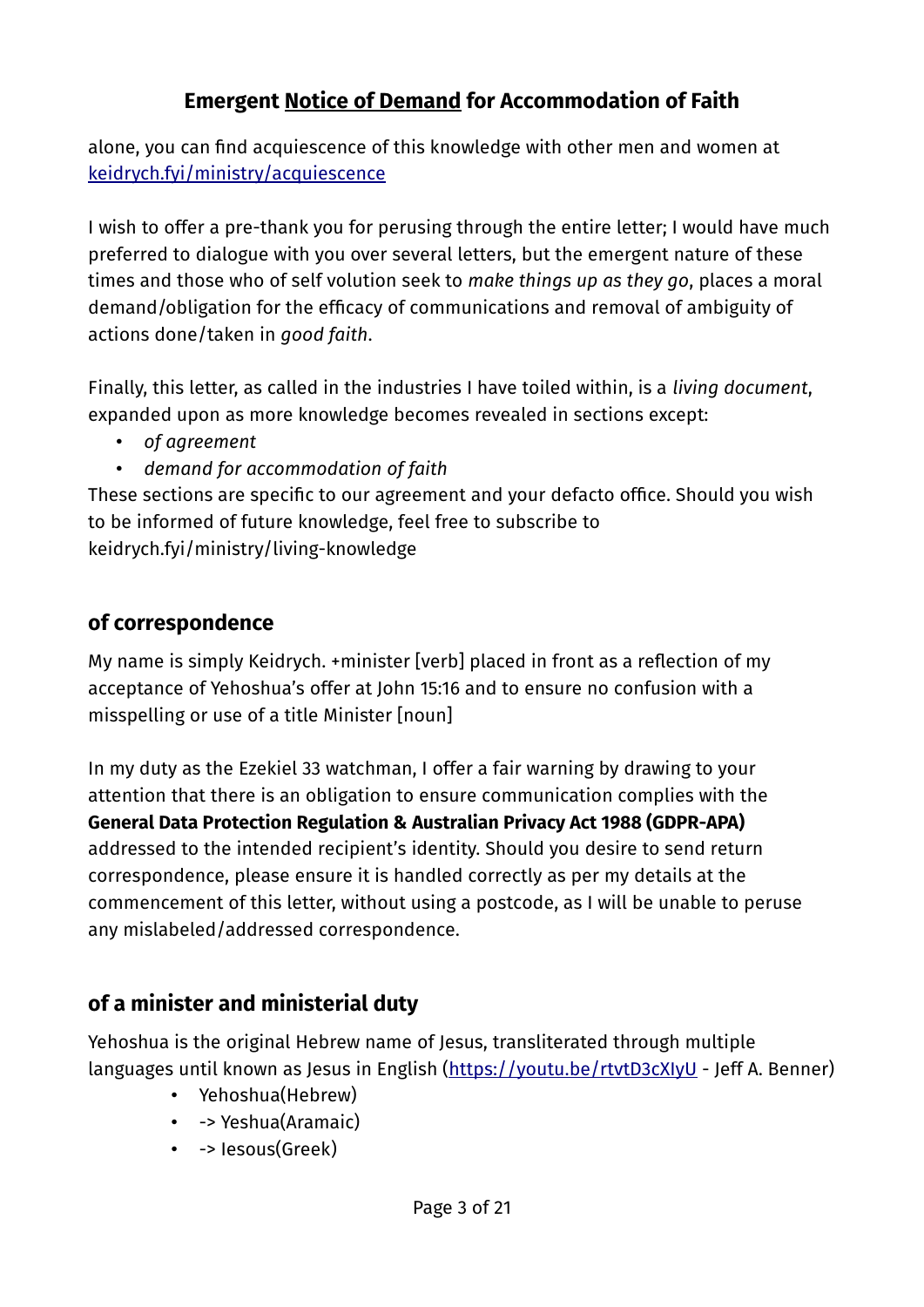- -> lesus(Latin)
- -> Jesus(English)

Yehoshua means "YaHWeH(YHWH, the tetragrammaton, the one and only God) saves", and it is Yehoshua who presented the offer to be his ordained minister according to the way of Yahweh in John 15:16. An offer of grace (Ephesians 2:8-9, Romans 3:10, 6:23, John 10:28) I unequivocally accepted, joining Yehoshua in death and resurrection (John 11:25, 2 Corinthians 5:14-21), and became his living child (John 1:12, Colossians 2:9), a citizen of the kingdom of Yahweh (Ephesians 2:19), abiding together (John 6:53, Romans 8:10, Colossians 1:27, 3:11) with Yehoshua as head of the Church. Yehoshua's Church is a people walking in the *way of Yahweh* (Colossians 1:10, Matthew 6:14-15, Romans 13:8) (for more information: <https://youtube.com/playlist?list=PL106561FCC1F0D629> - Jeff A. Benner), pilgrims moving through but not of this world. (Psalm 39:12, Jeremiah 50:5, Hebrews 11:10, 11:16, 1 Peter 2:11-12, 1 Corinthians 29:15)

I bring to your awareness:

- minister [verb], /ˈmɪn·ə·stər/ to give help to or care for people (Cambridge Academic Content Dictionary)
- Minister [noun], /ˈmɪnɪstər/ a member of the government who is in charge of a particular department or has an important position in it (Cambridge Business English Dictionary)

They are two separate words in logic, meaning and pronunciation.

The concept of Sola Scriptura (Scripture alone), used in the compilation of the Authorised 1611 King James Version Bible (KJV). Provides a foundation that is vital to know when reading the KJV and especially when reading Romans 13:1-5 whereby, in maintaining Sola Scriptura, the definition of a *minister* reveals its meaning in Ezra 7:23- 26:

- Pay no toll, tribute or custom (Leviticus 6:16, Ezra 4:13, Matthew 17:23-27)
- Know the Laws of Yahweh(God) (Exodus 20:2-17, with repetition in Deuteronomy 5:6-21, Matthew 19:18-19, Mark 10:19, Luke 18:20, Romans 13:8-10), and **not** adding any other laws to the Laws of Yahweh(God) (Deuteronomy 4:2, Deuteronomy 12:32, Proverbs 30:6)
- Teach the Laws of Yahweh(God) to others

Only in actively fulfilling the above scriptural requirements and evil continuing to prevail could a *minister* become an *avenger* and carry the sword to execute wrath on him who practices evil (Ezra 7:26, Romans 13:4). I make it clear, as stated previously, that *I am a peaceful non-combatant or minister with no desire to be an avenger and*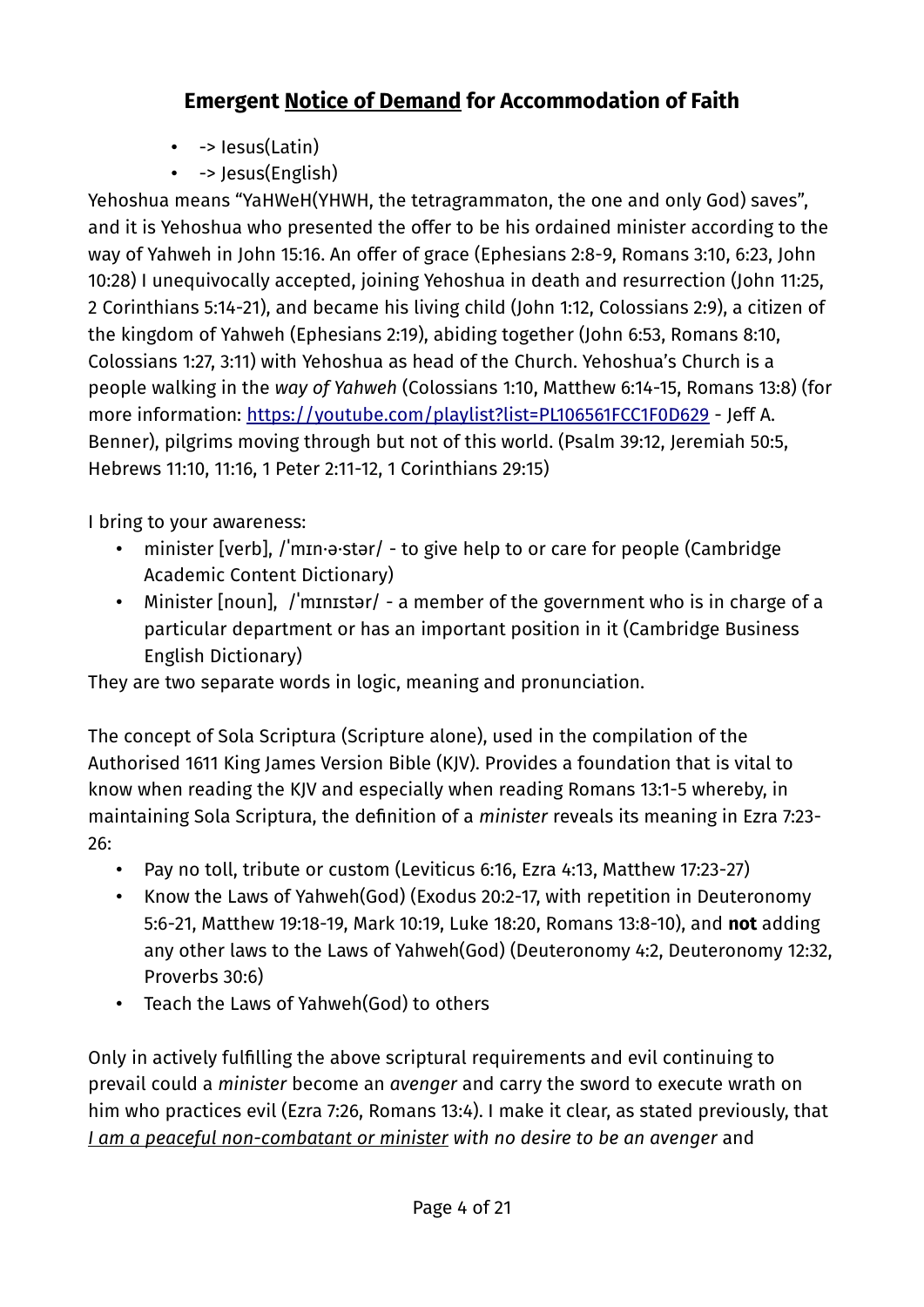approach you as such in the hope that honour will prevail and evil stayed through informed knowledge and awareness in our private agreement and demand for accommodation of faith.

All who have been called and chosen as Yehoshua's *ministers* are also *bondservants* of Yehoshua (Galatians 1:10, Ephesians 6:6, 1 Peter 2:16), and unable to serve mammon(commerce) as they solely serve Yahweh (Matthew 6:24, Luke 16:13)

As repeated here for diligence sake, the duty of a minister includes being the watchman described in Ezekiel 33:1-10; actively warning those that may be harmed or are walking down the path of potentially causing harm to others so I may be saved harmless according to my faith.

My ministry is actively empathetic, emphatic, and deliberately scripturally inspired to break with the commonly referred assumption of law that I or others following the *way of Yahweh* are a person(s). Again, my faith-based imperative and genuine intent is to remove any and all assumptions you may wish to rely upon that could allow you to, in error, assume I am a person or in the use of dead code relative to persons. I do this while ensuring we agree that AUSTRALIA, the dead debtor corporation person of law, cannot supersede my faith nor exercise any jurisdiction over it. (Psalm 115:17, Ecclesiastes 9:5-6, Galatians 2:19-20) My wish is for you to accept in agreement that I am a man redeemed by the blood of Yehoshua, washed clean of the sin of the world. (Psalm 51:2, Colossians 2:14-23, Revelation 1:5)

The officiation of my ministry is continual, per 1 Thessalonians 5:16-18, Romans 12:12, Ephesians 6:18, Colossians 4:2, John 15:18, 1 Peter 5:7, Hebrews 13:15, Luke 18:1, Luke 18:7- 8, 1 Peter 4:7, 1 Chronicles 16:11, 1 Timothy 2:8). Even while sleeping (Numbers 12:6, Job 33:14-18, Matthew 1:20-23, Acts 2:17, Joel 2:28)

### **of blood and water**

The bottom of this letter contains **my autograph**, not a signature, used in representation that in being a *minister of Yehoshua* through accepting his offer in John 15:16, per Ezra 7:23-26 and fulfilling my duty as the watchman described in Ezekial 33:1-10 my name is written in Yehoshua's book of life (Exodus 32:33, Malachi 34:16-18, John 1:29, John 14:16, Revelation 20:11-15, Revelation 21:27) saving me harmless according to my faith.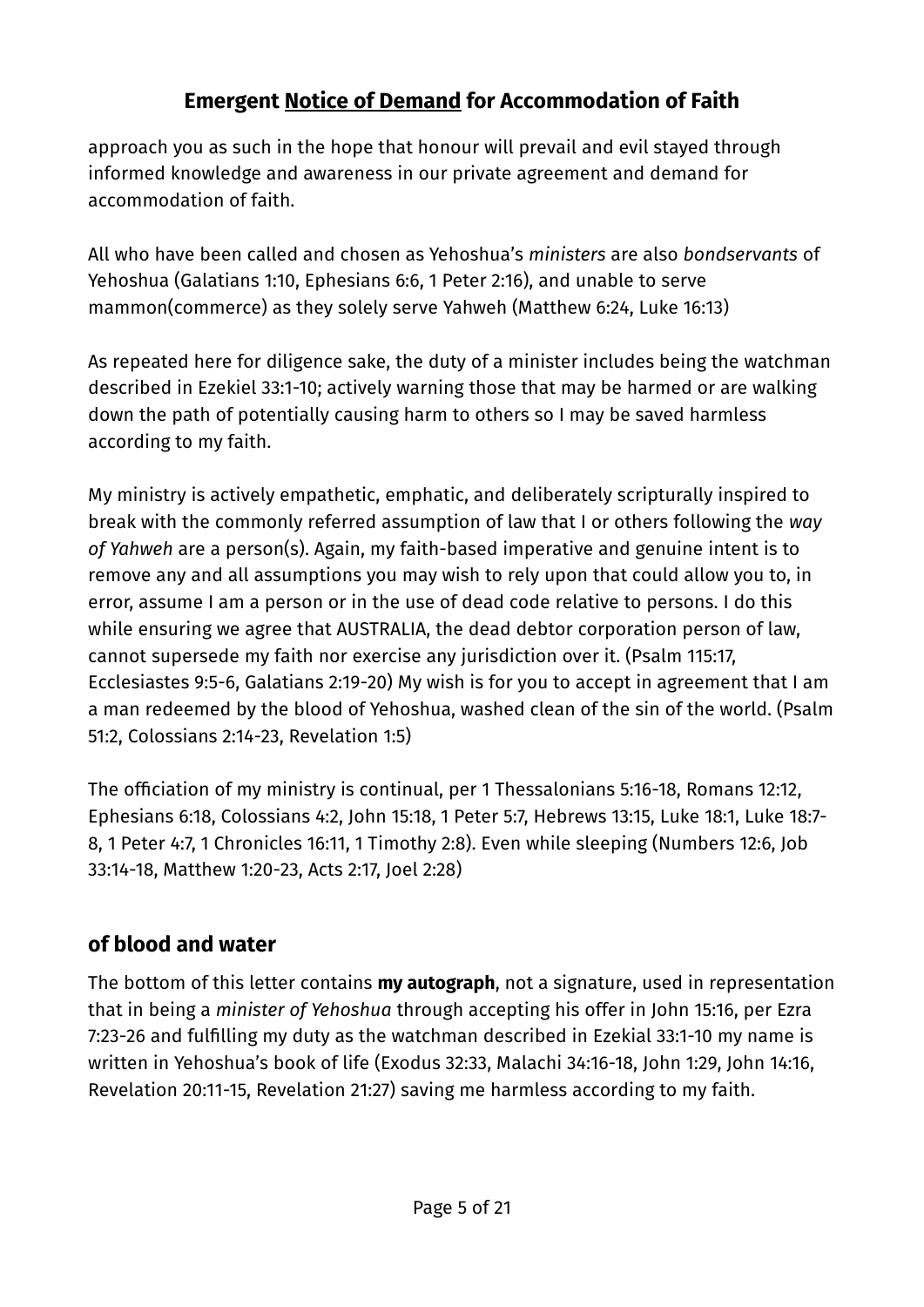This autograph of mine is my syntactically unique name among the living written across a book representing the Bible and lambs book of life.

So there may be no latent misunderstanding of any part of my approach, I offer my unique thumbprint not used towards any OPCA or malicious paper terrorism but merely as a following of marking myself a minister of Yehoshua, and it is his blood that you see in my thumbprint. I am his minister officiating in the action of: "carrying out the full function of my calling while exercising my faith in the KJV". I am making sure of my election in Yehoshua and Yahweh's new Covenant as sealed by Yehoshua's blood therein, as part of my gifted, granted and offered by his grace freedom.

It is Yehoshua's blood, sharing the DNA of Yahweh, eternally and continually staining history (Hebrews 12:24) as the lamb slain for our redemption before the foundation of the world. (Leviticus 17:11, Matthew 26:28, 1 Peter 1:19,20) And "Blotting out the handwriting of ordinances that was against us which was contrary to us, and took it out of the way nailing it to his cross" (Colossians 1:20, 2:14) washing me, and his other ministers clean from sin. (Hebrews 9:22, Romans 5:2, Ephesians 1:7, Revelation 1:5)

# **of oaths**

Before commencing office, you swore an Oath/Affirmation of allegiance to Her Majesty the Queen or The Defender of the Faith as grandfathered into the Royal Style and Titles Act 1953 and Statute of Westminster of 1931. In writing to you, I, a follower of the same faith Her Majesty the Queen defends, desire to be treated: equitably and respectfully for my faith in following the direction of scripture and God's immutable law, as sworn to be defended by the Christian Monarch from whom your authority stems.

An oath sworn to a Christian Monarch is an act of religious worship, and all who refuse to acknowledge and submit to the fact are classified as imposters, lying to obtain their profession/office (Westminster Confession of Faith Act of the British Parliament 1648 Chapter 22)

Her Majesty's coronation ceremony as explained by British historian, Nick Spencer:

*The coronation has its origins in a service first used in 973. Although modified greatly since then, it retains the same basic structure, being located in a Christian church, presided by a Christian minister and based on the service of the Eucharist... the monarch promises, among other things, to 'maintain the Laws of God and the true profession of the Gospel' and to uphold the cause of law, justice and mercy. She is*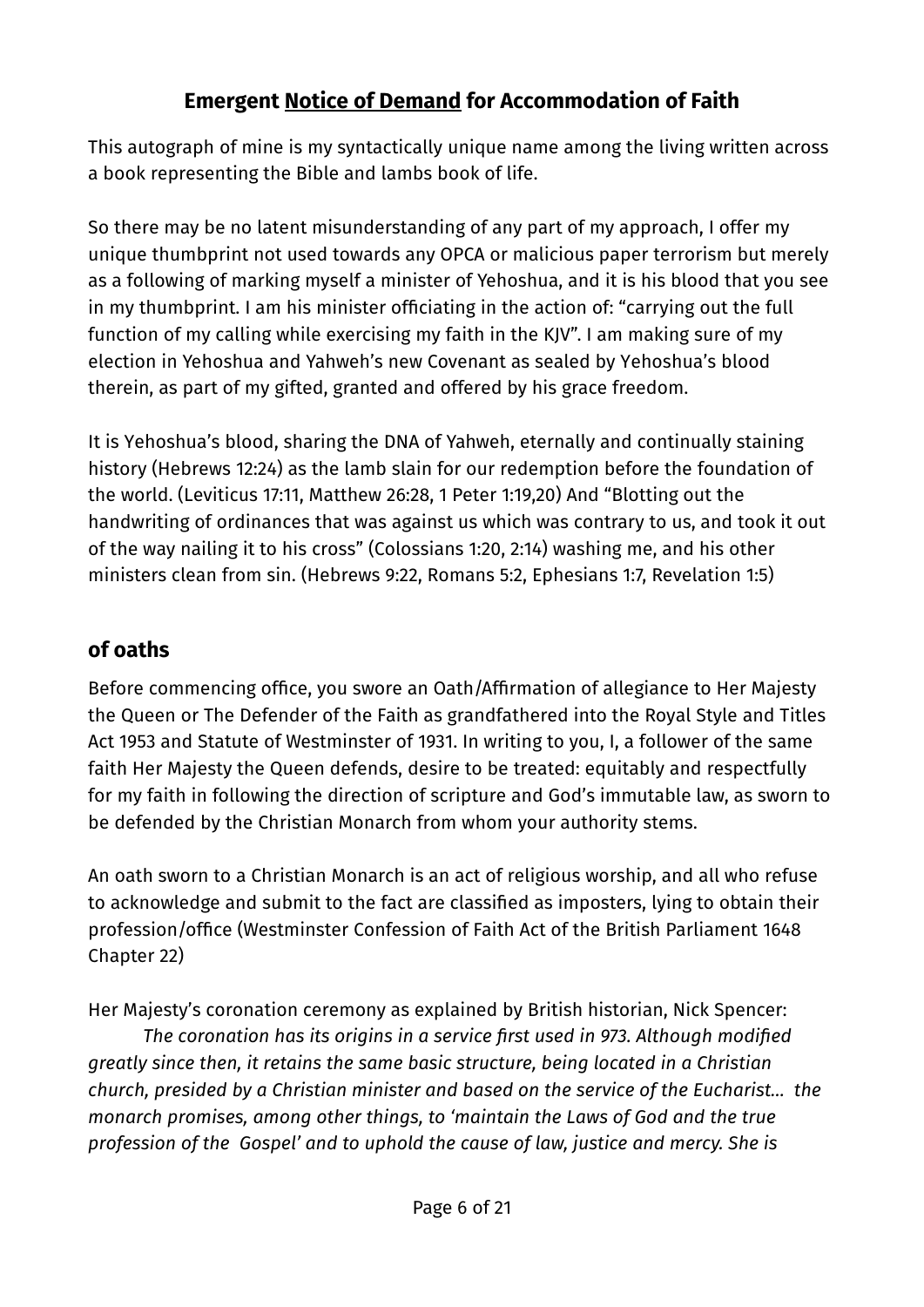*presented with a copy of the Bible ('the most valuable thing that this world affords') by the Moderator of the Church of Scotland, who says to her, 'Here is Wisdom; this is Royal Law; these are the lively Oracles(and government) of God... the queen is anointed with oil just as 'Zadok the Priest, and Nathan the Prophet anointed Salomon the King... She is presented with the orb, with the words, 'Remember that the whole world is subject to the Power and Empire of Christ our Redeemer.' She is invested with the coronation ring, with the words, 'receive the ring of kingly dignity, and the seal of Catholic Faith ... may you continue steadfastly as the Defender of Christ's Religion'. She receives the sceptre with the cross, the ensign of kingly power and justice. And she is given the rod of 'equity and mercy', marked by the dove, the symbol of the Holy Spirit.*

I, however, as a minister of Yehoshua, am unable to swear an oath unless it is by Yahweh's name (Genesis 22:16, Jeremiah 12:16) "And it shall come to pass, if they will diligently learn the ways of my people, to swear by my name, The LORD liveth; as they taught my people to swear by Baal; then shall they be built in the midst of my people."

# **of treaty's (Supreme Laws of the Land)**

I wish to draw your attention to the treaty's, your Supreme Laws of the Land that AUSTRALIA has signed, ratified and placed in force through all the land. Specifically, I draw your attention to the following treaties:

- 1. United Nation (alias Vienna) Convention on the Law of Treaties acceded by AUSTRALIA 13 June 1974, Entry into Force 27 January 1980
	- (a) Article 27 Internal law and observance of treaties: "A party may not invoke the provisions of its internal law as justification for its failure to perform a treaty. This rule is without prejudice to article 46".
	- (b) Article 46 Provisions of internal law regarding competence to conclude treaties: "1. A State may not invoke the fact that its consent to be bound by a treaty has been expressed in violation of a provision of its internal law regarding competence to conclude treaties as invalidating its consent unless that violation was manifest and concerned a rule of its internal law of fundamental importance. 2. A violation is manifest if it would be objectively evident to any State conducting itself in the matter in accordance with normal practice and in good faith."
- 2. International Covenant on Civil and Political Rights ratified 13 August 1980, Entry into Force 13 November 1980
	- (a) Article 50: The provisions of the present Covenant shall extend to all parts of federal States without any limitations or exceptions.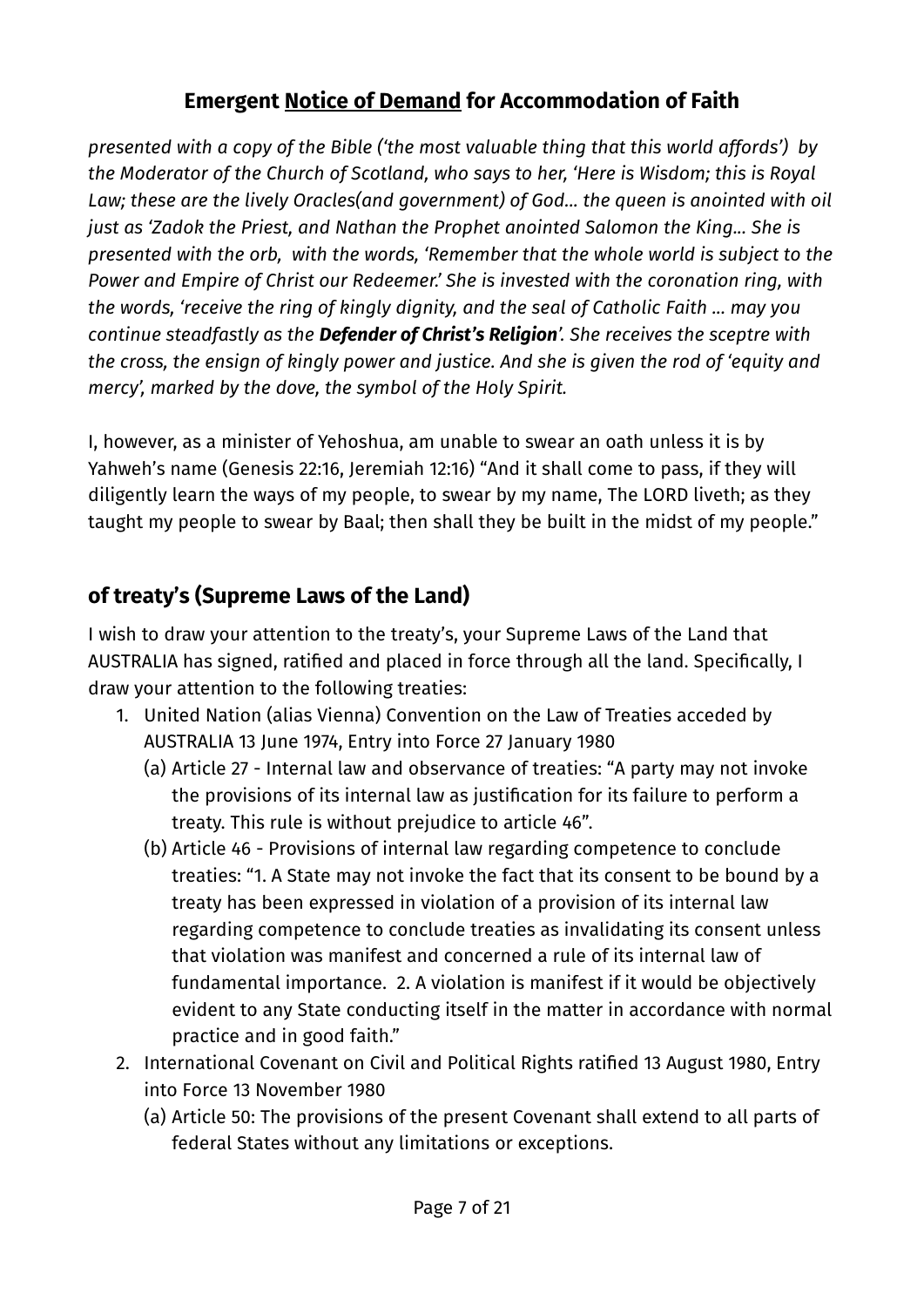Should confusion remain on the authority of the treaties on the government of AUSTRALIA and its affiliations:

- A treaty is declared the supreme law of the land and is therefore obligatory on courts (1 Cranch, R. 103; 1 Wash).
- PARLIAMENT of AUSTRALIA in a senate inquiry: "Trick or Treaty? Commonwealth Power to Make & Implement Treaties" s3.3 confirms treaties are binding, while s13.7 clarifies AUSTRALIA has full federal authority to implement the treaty.
- The current Attorney-General, Michaelia Cash, confirmed: "responsibility for implementation of Australia's human rights obligations under the ICCPR is shared, and all levels of government have a role to play in fulfilling these obligations." (#MC20-032878)

For clarity, any Treaty ratified into AUSTRALIAN law or legal framework at just "ratification" status: washes away, voids, and nullifies any conflicting internal legislation. When raised to the "In Force" level, those directly going against the treaty upon receiving a demand for accommodation of faith are found without excuse, outside of the Courts' inherent jurisdiction, and in conflict with PARLIAMENT of AUSTRALIA direction.

# **of the rule of law**

While mankind has filled the four corners of the Earth, it is of one blood (Deuteronomy 32:8, Acts 17:26) a single nation under Yahweh, whereby each of us walks a path of recognising our own individuality (perhaps you remember the first time you believed you were different to those around you?), the importance and influence of the family and tribe of common interest to knowing we all bleed red as a single nation. Indeed some of the memorable moments in my life have come from spending time with others of different visual persuasion.

The foundation of all Western Legal Frameworks is unequivocally the Bible, specifically the Authorised 1611 King James Version. "it is wrong to believe people enjoyed individual rights prior to Christianity" (Benjamin Constant), and "the ancients had no idea of what it(rights) meant" (Fustel de Coulanges).

The Bible makes it very clear that Yahweh is the supreme Judge, Lawgiver and King (Isiah 33:22)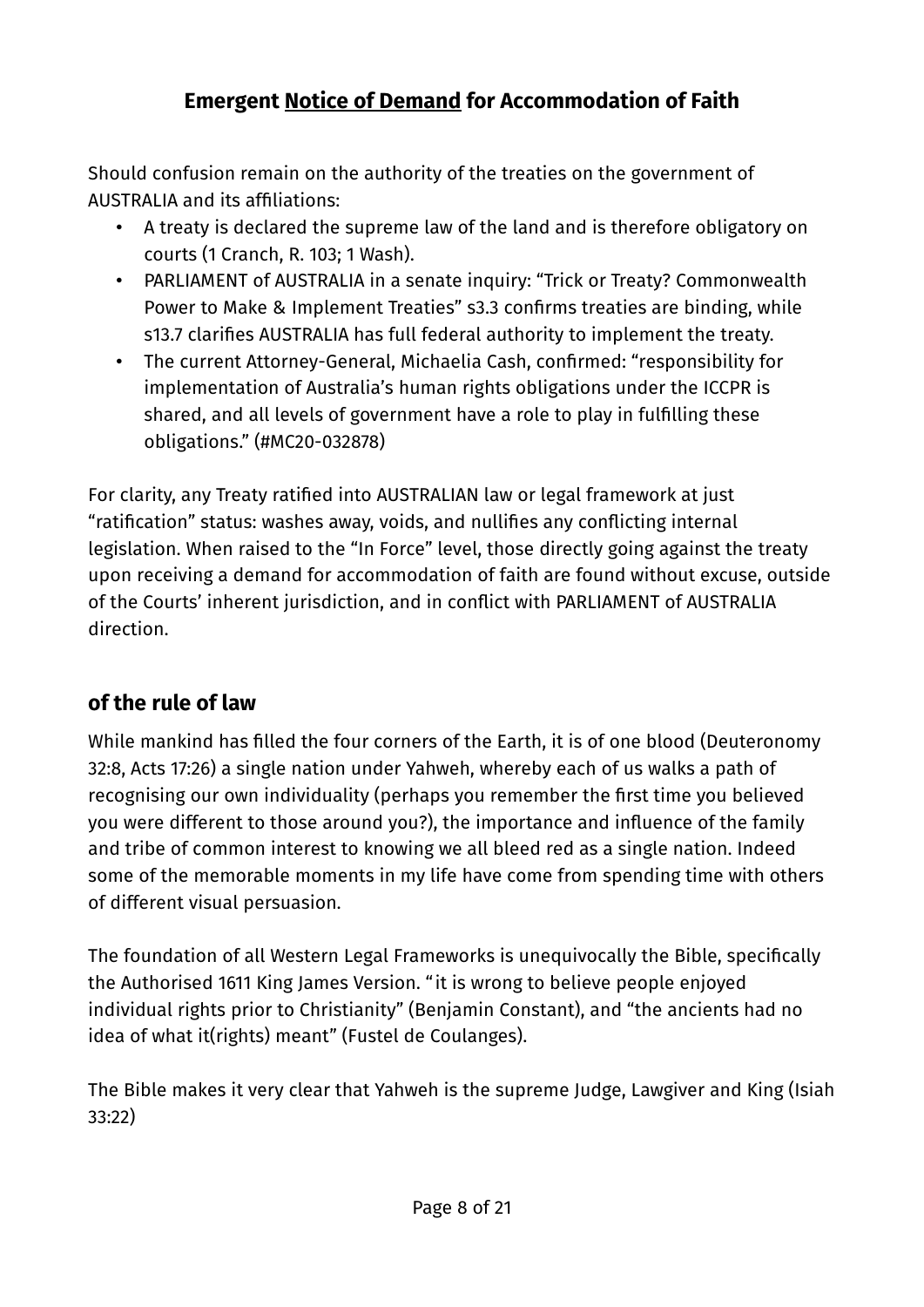Many throughout history understood that the power of the rule of law for mankind to enjoy freedom required an absolute foundation in the Bible:

- AD390 **Bishop Ambrose** set the modern world precedent that all were before the law, forcing Emperor Theodosius to repent of his vindictive massacre of seven thousand people.
- **St Augustine of Hippo**: "an unjust law is a contradiction in terms; an unjust law is no law at all."
- **St Thomas Aquinas**: "An unjust law is a human law that is not rooted in eternal law and natural law. Any law that uplifts human personality is just. Any law that degrades human personality is unjust."
- **Henry de Bracton** (Royal Judge, 'the father of common law') author of *De legibus et consuetudinibus Anglia*: "a just sanction ordering virtue and prohibiting its opposite", or, the state law can never depart from Yahweh's higher laws. Jurisprudence was defined as "the science of the just and unjust". "because the law makes the king. For there is no king where will rules rather then the law.", or the State is under Yahweh and his laws.
- **Willian Blackstone**: "No human laws should be suffered to contradict [Yahweh's] laws … Nay, if any human law should allow or enjoin us to commit it, we are bound to transgress that human law, or else we must offend both the natural and the divine."
- **F.A. Schaffer**: "the State is to be an agent of justice, to restrain evil by punishing the wrongdoer, and to protect the good in society. When it does the reverse, it has not proper authority. It is then a usurped authority and as such it becomes lawless and is tyranny." (A Christian Manifesto)
- **Pope John XXIII**: "Since the right to command is required by the moral order and has its source in God, it follows that, if civil authorities pass laws or command anything opposed to the moral order and consequently contrary to the will of God, neither the laws made nor the authorisations granted can be binding on the consciences of the citizens, since God has more right to be obeyed than men. Otherwise, authority breaks down completely and results in shameful abuse." (Pecem in Terris, p51 1963)
- **Lord Fortescue** (1394-1479) summarises the importance of Yahweh's law as the rule of law. As Fortescue put it, the law of England provided freedom to the people only because it was entirely indebted to the Holy Scriptures (Mark 2:27): "A law is necessarily adjudged cruel if it increases servitude and diminishes freedom, for which human nature always craves. For servitude was introduced by men for vicious purposes. But freedom was instilled into human nature by God. Hence freedom taken away from men always desires to return, as is always the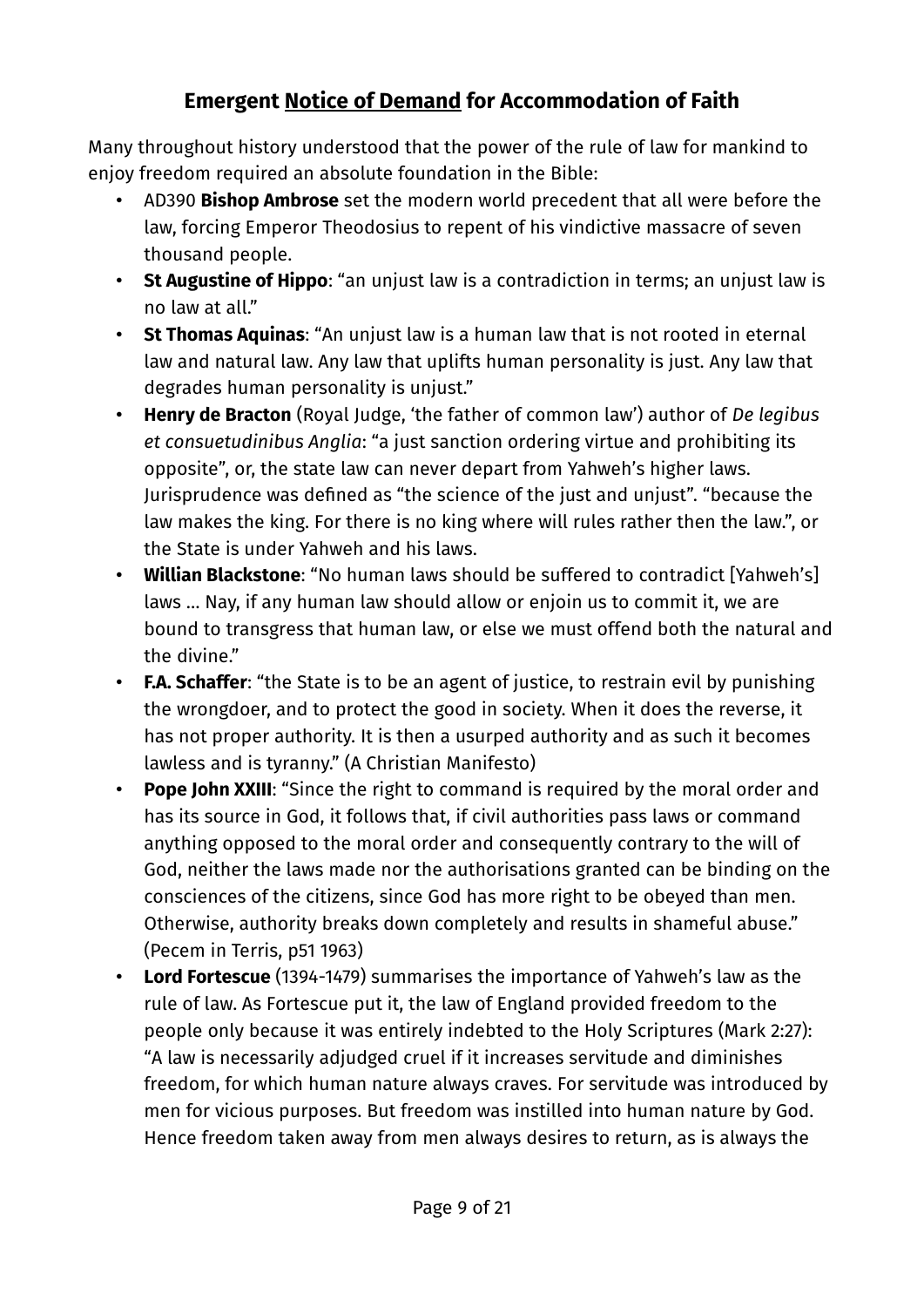case when natural liberty is denied. So he who does not favour liberty is to be deemed impious and cruel." (De Laudibus Legum Anglie)

Finally, Sir William Holdsworth: "Christianity is part and parcel of the common law of England, and therefore is to be protected by it; now whatever strikes at the very root of Christianity tends manifestly to dissolution of civil government." (A History of English Law) backed by court rulings: 'the law of England is the law of God' and 'the law of God is the law of England.' (reference?? 15); 'Christianity is parcel of the laws of England, therefore to reproach the Christian religion is to speak in subversion of the law.' (Chief Justice Lord Hale, 1676)

AUSTRALIA, according to the Supreme Court: "Christianity is part and parcel of our general laws; and that all the revealed or divine law, so far as enacted by the Holy Scripture to be of universal obligation, is part of our colonial law" (Ex Parte Thackeray(1874) - Justice Hargraves)

Thus the Court declared the supremacy of Christian legal principles—namely, that the divine or revealed law is applicable, and superior, to colonial laws –and that 'all the revealed or divine law, so far as enacted by the Holy Scripture to be of universal obligation', are applicable, and superior, to colonial laws!

# **of "persons"**

In being a diligent minister of Yehoshua, I and others have dedicated our lives to "study to shew thyself approved unto God, a workman that needeth not to be ashamed, rightly dividing the word of truth." (2 Timothy 2:15). As a result, we learned the factual reality of Yahweh's disrespect for persons, of which I am very desirous that you may be with knowledge and awareness to understand, the importance of my faith-based adherence to the scriptures, directing me not to be observed or perceived as respecting persons.

Our entire modern civilisation finds itself founded on the KJV as the authority Her Majesty swore to uphold being the government, "For other foundation can no man lay than that is laid, which is Jesus Christ." (1 Corinthians 3:11) to whom all authority in heaven and Earth is given (Matthew 28:18) fact by fact, or brick by brick. I am revealing step-by-step knowledge of the truth, saving my right of self-determination to exercise my faith harmless from any assault upon it by those unaware I am not nor can be a person.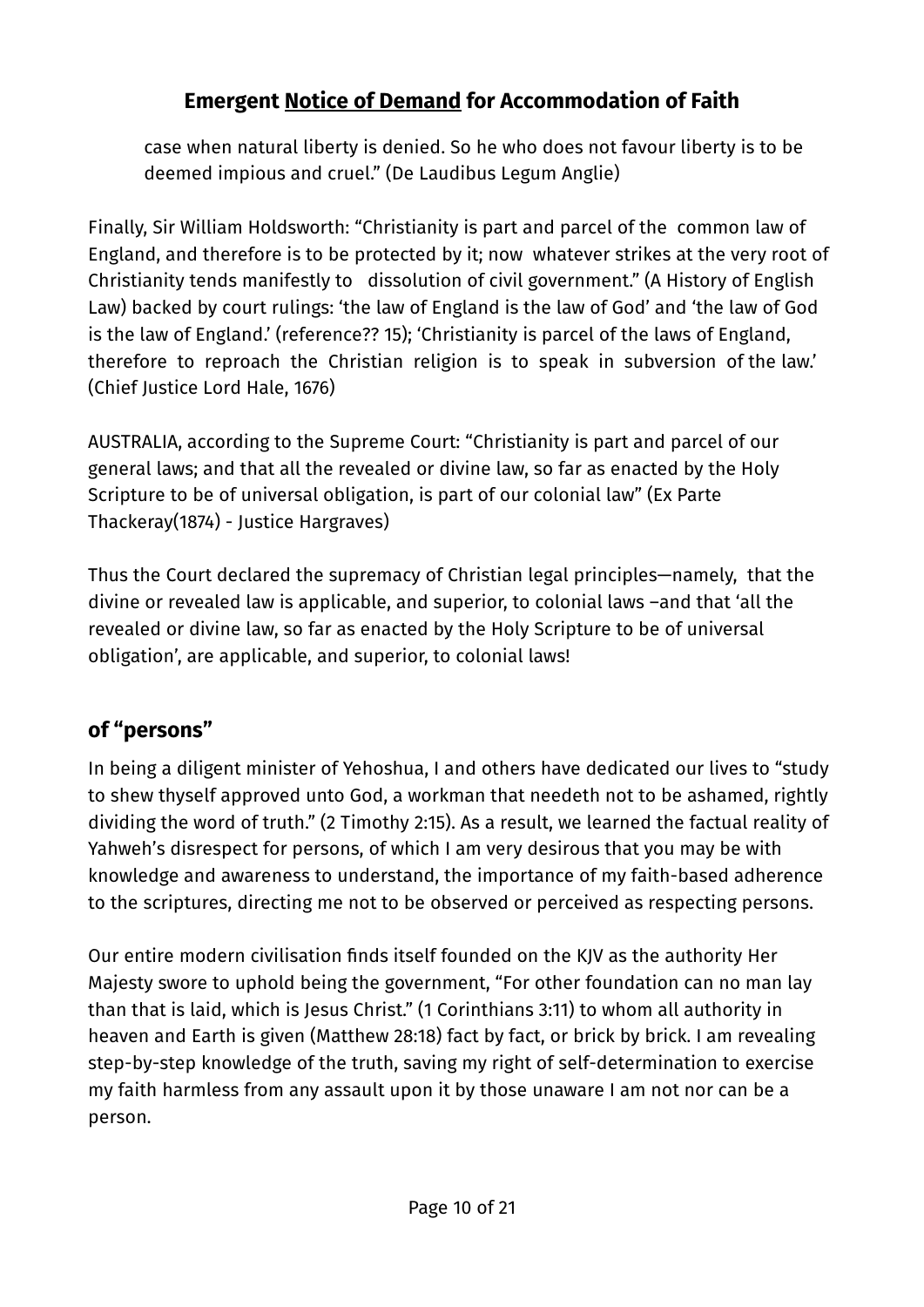This one word, "person", I draw simple attention to, is to aid our communications. I do this in true biblical definition and with the full intent of exposing the present secular purpose of the word so we may agree as members of mankind; what the scriptural writers intent was in their use of the word person, a word originally written in Hebrew as nephesh, then Greek as persona. It is essential in my duty to ensure we agree on what the word person means. It is indeed a further blessing to have you in agreement with the knowledge of meaning for the word person as this essential knowledge will help you peruse the Bible and legal texts. It will also aid others with whom you may share this demand.

Deuteronomy 1:17, 10:17, 2nd Samuel 14:14, Matthew 22:16, Acts 10:34, Romans 2:11, and James 2:9 for emphasis, are clear about God's disrespect for persons.

This word "person" is a crucially defining word, as it is that word all of AUSTRALIA's statute code and regulations are applicable upon and only applicable upon with that word ultimately defining a "corporation" within the AUSTRALIAN legal framework: **Acts Interpretation Act 1901 (2C1), Bankruptcy Act 1966 (IA5), Income Tax Assessment Act 1997 (960-E),** and **AUSTRALIA Criminal Code Act 1995**:

- A person is a corporation;
- An individual is a natural person and an entity.
- An entity, per its dictionary definition, cannot be a man.
- An entity is a legal fiction
- Legal fictions are dead and cannot be living, yet men and women are the living while breath is in their body

You may wish to refer to Staufen v The Attorney General of British Columbia 2001 (Common Law relevance),

http://www.pja.gov.pk/system/files/Staufen\_v. British\_Columbia\_%28Case\_Study [%29.pdf](http://www.pja.gov.pk/system/files/Staufen_v._British_Columbia_(Case_Study).pdf) wherein the Court describes a legal fiction in detail. I offer this rendition of commercial law to demonstrate to you, so you and I can agree upon that word's meaning as intended scriptural and commercially.

I also point out that men and women are the living, including you and I; living requires God's breath within. (Genesis 1:27, 2:27, Job 27:3, James 2:26). The living cannot be a dead legal fiction.

1. I offer for your knowledge, awareness, and agreement that the English word person comes from Latin/Greek persona, a noun, defined as a mask worn to perform an act or portray a character in a play, coalescing a part, or assuming the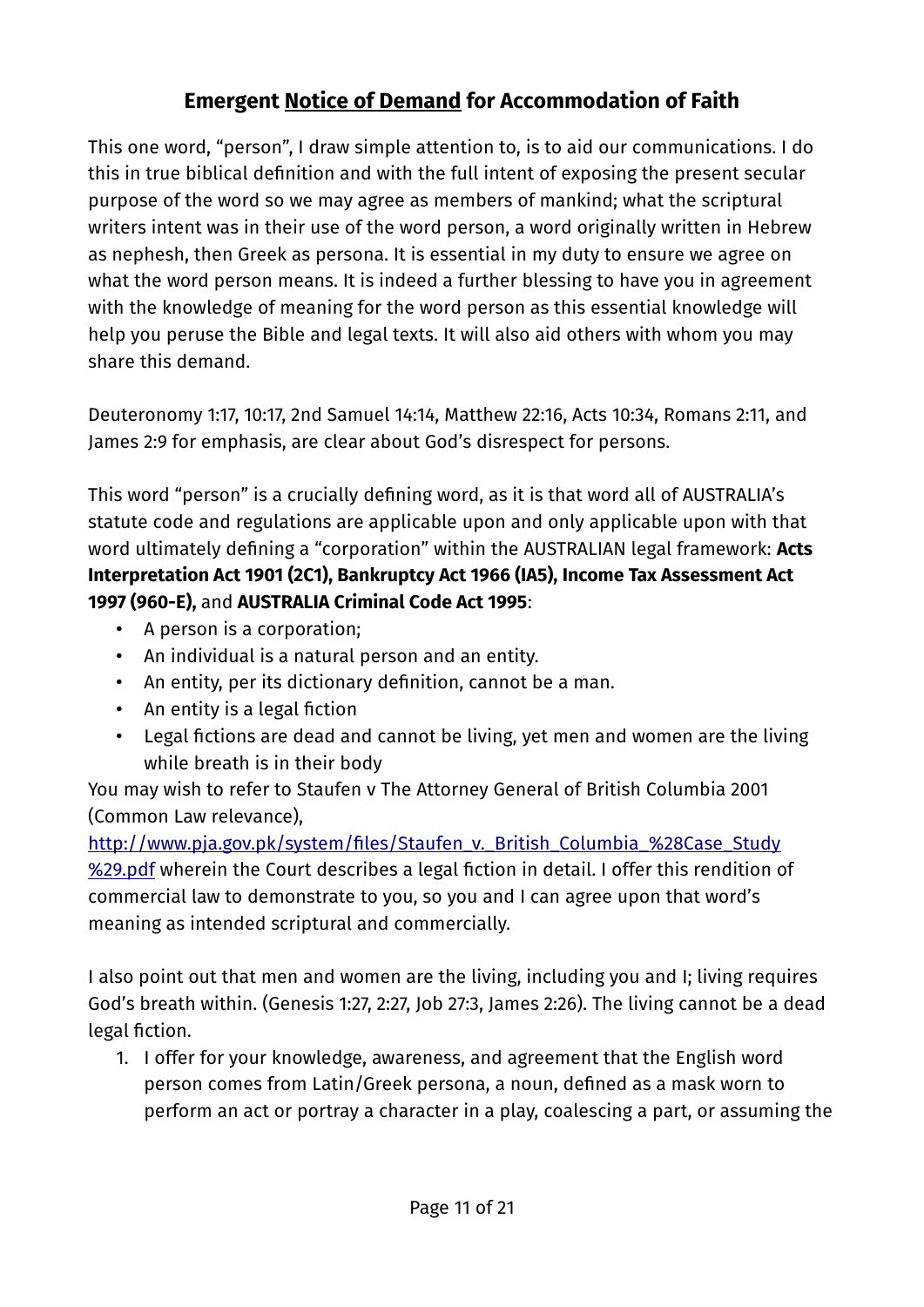character or appearance of another to pass oneself off as another, especially with fraudulent intent or to impersonate!

- 2. In such a situation, I, as of my faith bound imperative, cannot respect persons or claim to be a person. "Thou shalt not bear false witness against thy neighbour". (Exodus 20:16) strictly forbids me from exercising or co-joining with fraudulent intent, and this is offered as further illustration of the prior verses that I cannot respect persons nor lawfully be compelled to do so.
- 3. Personation, or the act of representing as a person, is a crime! **Queensland Criminal Code Act 1899** s514,515

I also wish to point to the fact that should I be under duress, threat or intimidation to force me to offer respect to persons, then as per the scriptures provided above, I would be classified as a sinner in contravention of my faith in Yahweh. This contravention of faith is because I would break the requirement to walk only in his law (Leviticus 18:3-4, Numbers 15:15), and risk losing my salvation (Hebrews 10:16) in receiving rebuke from Yehoshua (Matthew 15:9, Mark 7:7)

# **of the treaty: International Covenant of Civil and Political Rights (ICCPR)**

In gaining knowledge of Yahweh's disrespect of "persons", I draw your attention back to your AUSTRALIAN Legal Framework. I point out that AUSTRALIA has not issued a notice of derogation from its obligations under the ICCPR: "Australia has made no notices of derogation from ICCPR rights." (https://humanrights.gov.au/our-work/rights-andfreedoms/derogation-rights-emergencies) at time of writing. I include a non-exhaustive selection of excepts of the ICCPR here for efficacy, demonstrating that my freedom purchased by Yahushua's sacrifice is protected within AUSTRALIAN Legal Framework.

#### **Article 1:**

- 1. All peoples have the right of self-determination. By virtue of that right they freely determine their political status and freely pursue their economic, social and cultural development.
- 2. All peoples may, for their own ends, freely dispose of their natural wealth and resources without prejudice to any obligations arising out of international economic co-operation, based upon the principle of mutual benefit, and international law. In no case may a people be deprived of its own means of subsistence.

#### **Article 3:**

The States Parties to the present Covenant undertake to ensure the equal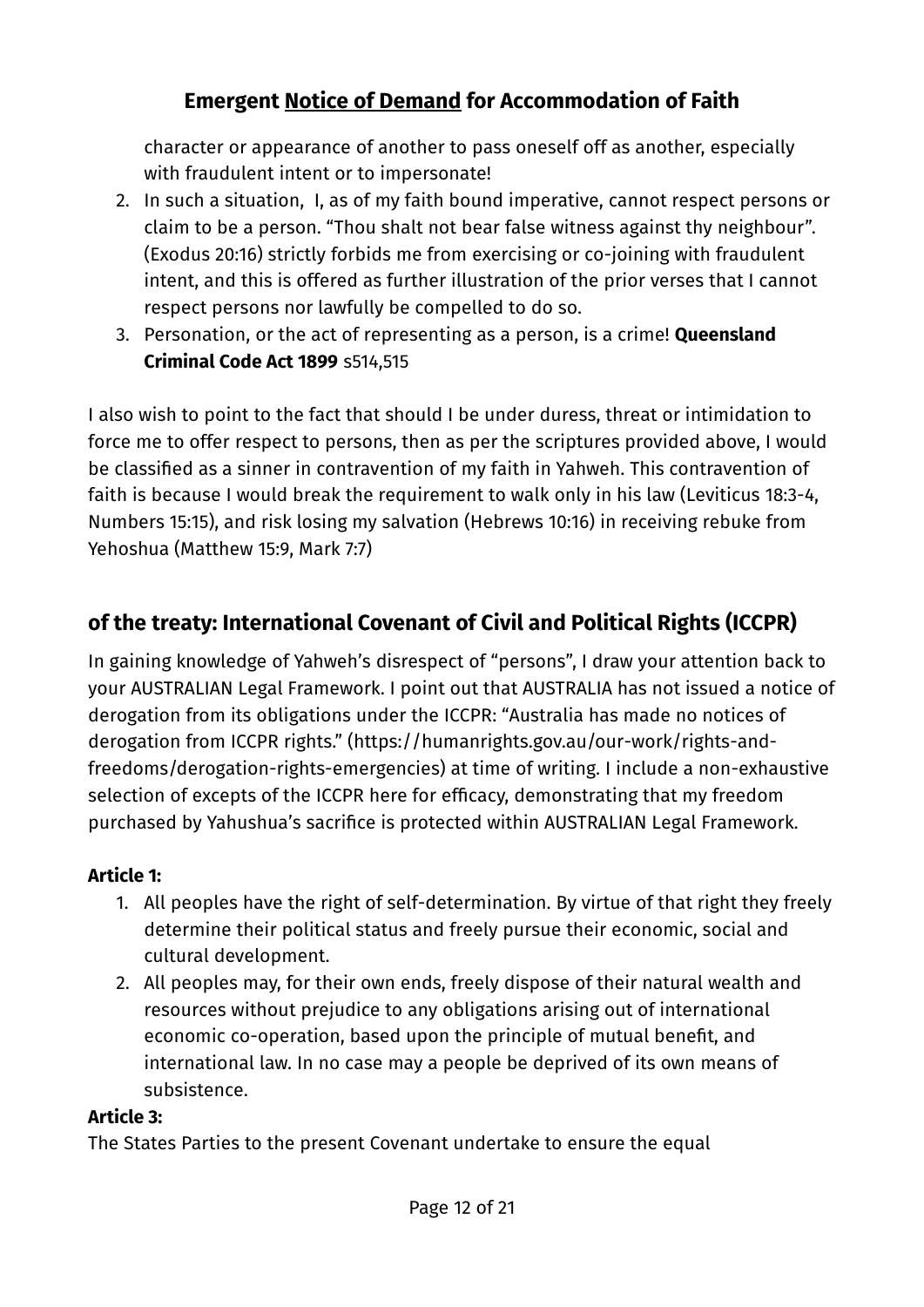right of men and women (mankind) to the enjoyment of all civil and political rights set forth in the present Covenant.

#### **Article 4:**

 2. No derogation from articles 6, 7, 8 (paragraphs 1 and 2), 11, 15, 16 and 18 may be made under this provision.

#### **Article 7:**

No one shall be subjected to torture or to cruel, inhuman or degrading treatment or punishment. In particular, no one shall be subjected without his free consent to medical or scientific experimentation.

#### **Article 8:**

2. No one shall be held in servitude.

3. (a) No one shall be required to perform forced or compulsory labour

#### **Article 11:**

No one shall be imprisoned merely on the ground of inability to fulfil a contractual obligation.

#### **Article 12:**

- 1. Everyone lawfully within the territory of a State shall, within that territory, have the right to liberty of movement and freedom to choose his residence.
- 2. Everyone shall be free to leave any country, including his own.

The above-mentioned rights shall not be subject to any restrictions except those which are provided by law, are necessary to protect national security, public order (ordre public), public health or morals or the rights and freedoms of others, and are consistent with the other rights recognised in the present Covenant.

3. No one shall be arbitrarily deprived of the right to enter his own country.

#### **Article 16:**

Everyone shall have the right to recognition everywhere as a person before the law. (*As of a faith-based necessity of spiritual admonishment, I must waive all such relied upon assumption*)

#### **Article 17:**

- 1. No one shall be subjected to arbitrary or unlawful interference with his privacy, family, home or correspondence, nor to unlawful attacks on his honour and reputation.
- 2. Everyone has the right to the protection of the law against such interference or attacks.

#### **Article 18:**

1. Everyone shall have the right to freedom of thought, conscience and religion. This right shall include freedom to have or to adopt a religion or belief of his choice, and freedom, either individually or in community with others and in public or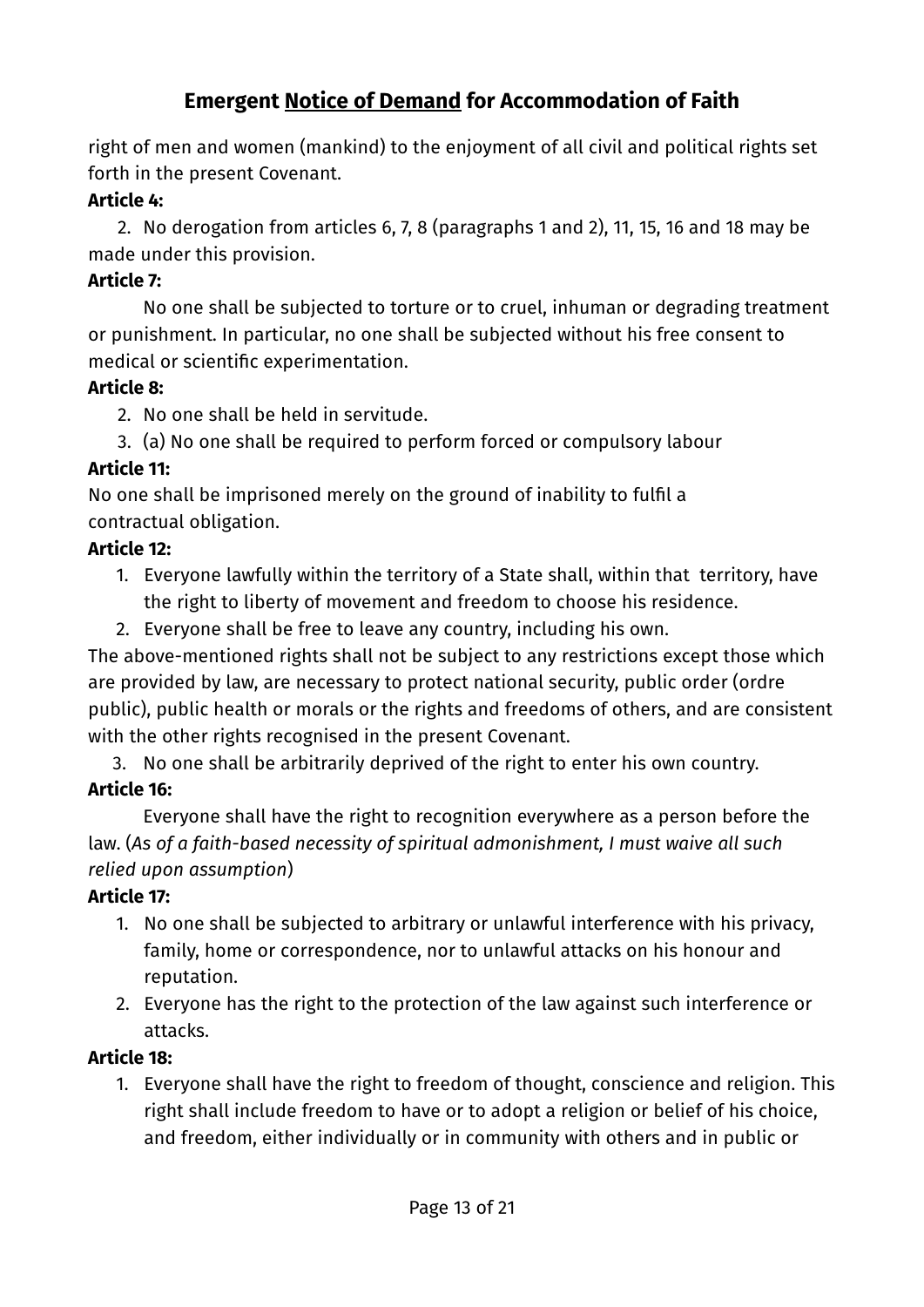private, to manifest his religion or belief in worship, observance, practice and teaching.

- 2. No one shall be subject to coercion which would impair his freedom to have or to adopt a religion or belief of his choice.
- 3. Freedom to manifest one's religion or beliefs may be subject only to such limitations as are prescribed by law and are necessary to protect public safety, order, health, or morals or the fundamental rights and freedoms of others.

Edvard William [Alstergren], let it be known: I +minister Keidrych, decline the offer presented in Article 16 in accordance with my faith as described throughout this letter. I cannot respect persons.

# **of AUSTRALIAN Legal Framework**

In non-exhaustively examining the Criminal Codes within AUSTRALIA's Legal Framework

- **Queensland Criminal Code 1899** (s4) *Attempts to commit offences:*
	- (1): When a person, intending to commit an offence, begins to put the person's intention into execution by means adapted to its fulfilment, and manifests the person's intention by some overt act, but does not fulfil the person's intention to such an extent as to commit the offence, the person is said to attempt to commit the offence.
- **Queensland Criminal Code 1899** (s12) *Application of Code as to offences wholly or partially committed in Queensland*
	- (3): Where an event occurs in Queensland caused by an act done or omission made out of Queensland which, if done or made in Queensland, would constitute an offence, the person who does the act or makes the omission is guilty of an offence of the same kind and is liable to the same punishment as if the act or omission had occurred in Queensland

At the time of writing, I have chosen to abide within the landmass commonly referred to as AUSTRALIA, within the shared descriptive territory of QUEENSLAND, globally sojourning as required in officiating or performing the duties of following Yehoshua. Thus at a minimum, the **Queensland Criminal Code 1899, Criminal Code Act 1995**, and **Rome Statute of the International Criminal Court** would be applicable to any *person intending harm towards me (a man) and the group of people witnessing our agreement to the facts and demand for accommodation of faith.*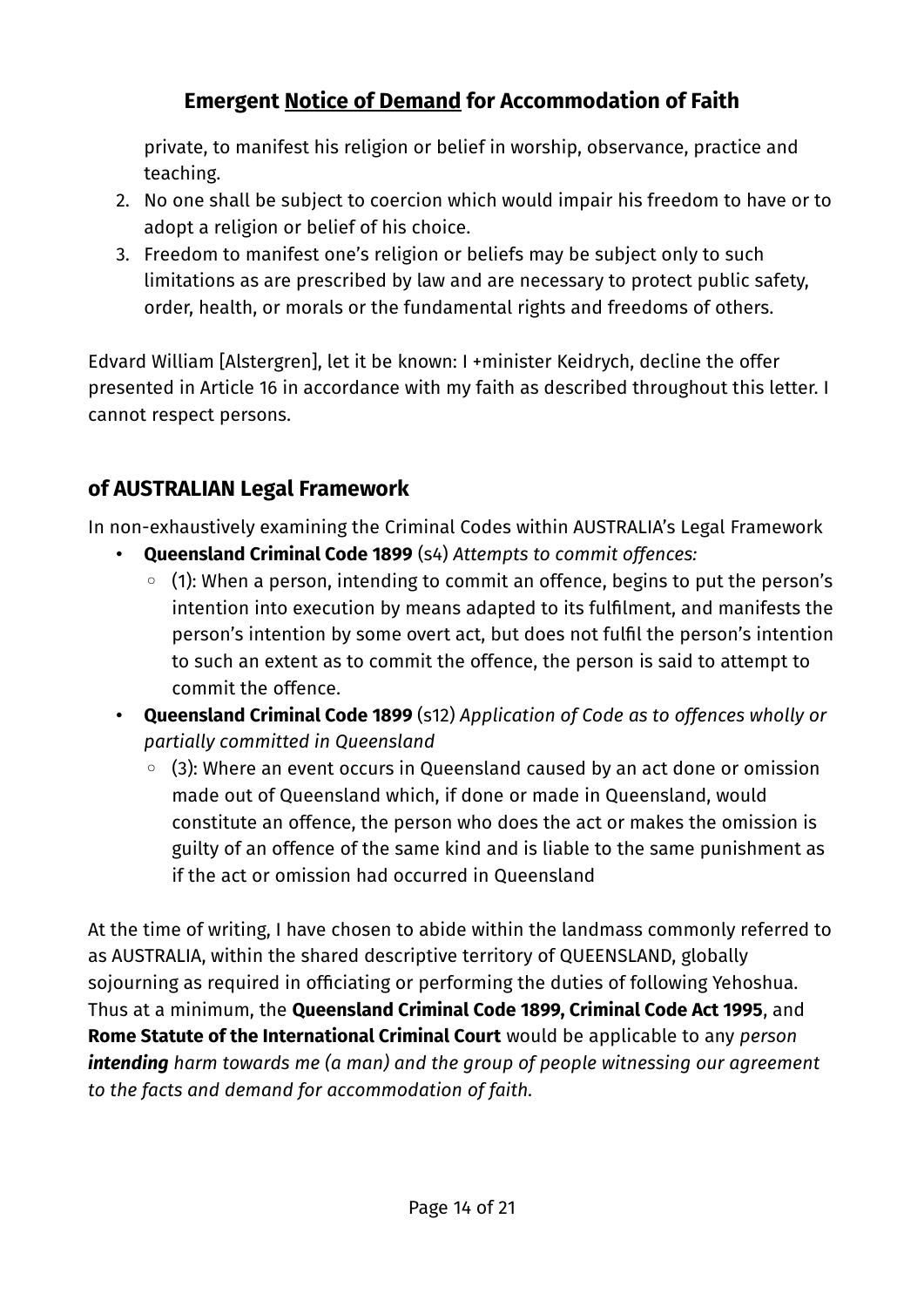Per my duty as the watchman, I specifically draw your attention to the **Queensland Criminal Code 1899** (s206) and (s207) in full:

- s206 *Offering violence to officiating ministers of religion*: Any person who—
	- (a) by threats or force prevents or attempts to prevent any minister of religion from lawfully officiating in any place of religious worship, or from performing the minister's duty in the lawful burial of the dead in any cemetery or other burial place; or
	- (b) by threats or force obstructs or attempts to obstruct any minister of religion while so officiating or performing the minister's duty; or
	- (c) assaults, or, upon or under the pretence of executing any civil process, arrests, any minister of religion who is engaged in, or is, to the knowledge of the offender, about to engage in, any of the offices or duties aforesaid, or who is, to the knowledge of the offender, going to perform the same or returning from the performance thereof;
- s207 *Disturbing religious worship*: Any person who wilfully and without lawful justification or excuse, the proof of which lies on the person, disquiets or disturbs any meeting of persons lawfully assembled for religious worship, or assaults any person lawfully officiating at any such meeting, or any of the persons there assembled, is guilty of an offence, and is liable on summary conviction to imprisonment for 2 months, or to a fine of \$10

Note that ministers of religion are **not** classified as *persons* by the **Queensland Criminal Code 1899**, reinforcing that those who originally crafted the criminal code were aware of the distinction of *person, human and minister*.

As clarified previously, swearing an Oath or Affirmation to Her Majesty is an act of worship (Westminster Confession of Faith Act of the British Parliament 1648 Chapter 22), where Her Majesty holds the grandfathered title of *Defender of the Faith*. Should a person threaten, harass or intimidate a minister of Yehoshua, they are also acting against Her Majesty in her sworn defence of our shared faith and liable persons under the following clauses:

- **Queensland Criminal Code 1899**: sections, 44, 131, 136, 206, 207, and 355
- **Racial Discrimination Act 1975**: section 18c
- **Criminal Code Act 1995**: sections, 80.1AC, 80.2A, 80.2D, 83.4, 268.4, 268.5, 268.8, and 268.20
- **Rome Statute of the International Criminal Court**: Articles 6 and 8

I point out that even under your law, my duty as a watchman according to my faith is recognised: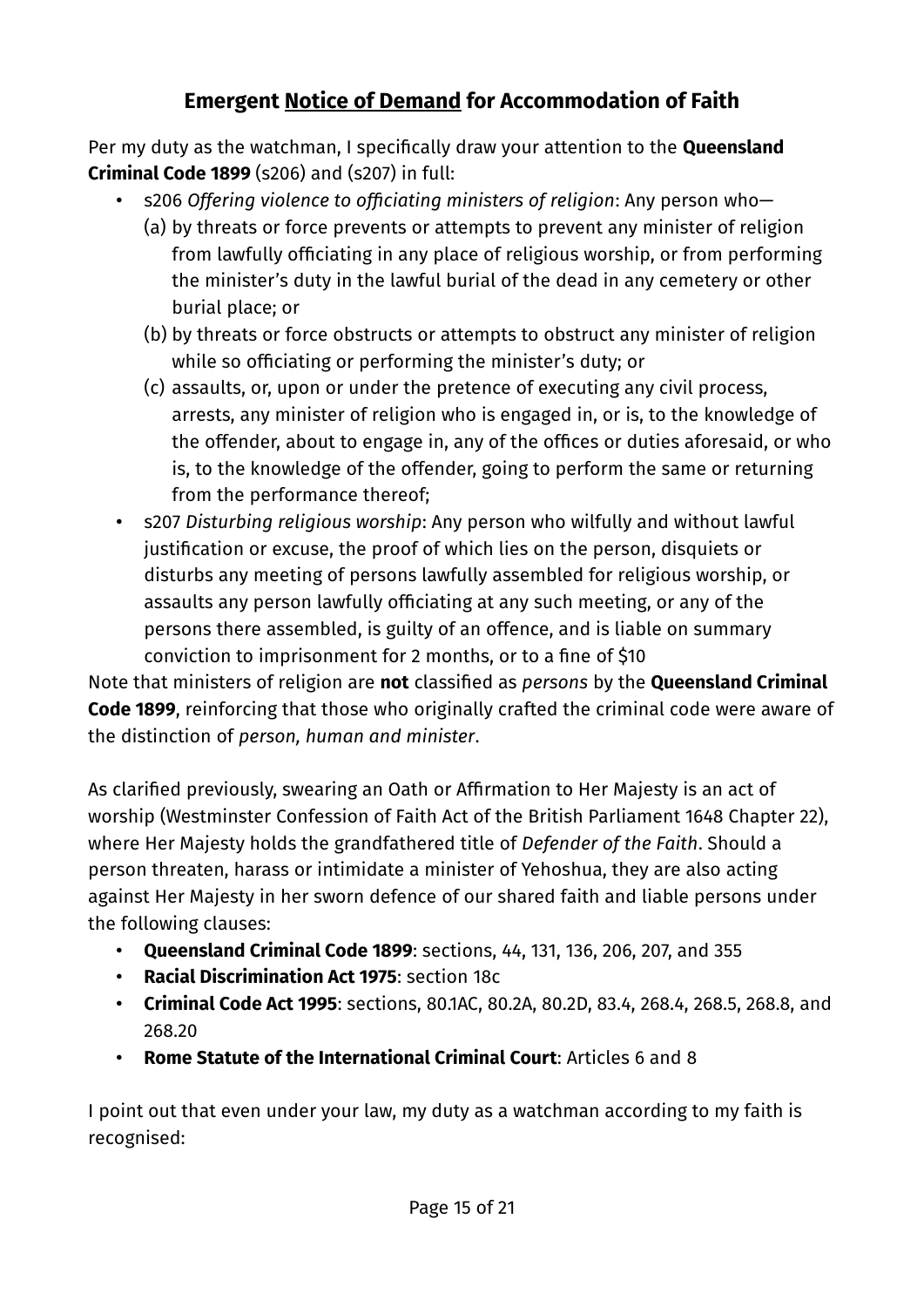- **Queensland Criminal Code 1899**: sections 26, 45, 206, 207
- **Criminal Code Act 1995**: sections 10.2

Finally, I wish to share an understanding of honour and dishonour. Honour is a biblical term, found in Genesis 34:1, and according to Websters dictionary: honourable: "*Possessing a high mind; actuated by principles of honour, or a scrupulous regard to probity, rectitude or reputation*" whereas dishonour is analogous with cheating or fraud in most Legal Frameworks (Dishonour of Cheques: Liability-civil & Criminal, S.N. Gupta).

### **of assumpsit social contract**

The word *constitutor* (kon-st[schwa]-t[y]oo-t[schwa]r), n. [Latin "an orderer, arranger"] Roman law. A person who, by agreement, becomes responsible for the payment of another's debt. [\(www.legal-lingo.net/constitutor/\)](https://www.legal-lingo.net/constitutor/) where the *agreement* used in the definition is called a *constitution*. **The Commonwealth of AUSTRALIA Constitution Act** is simply the terms of debt agreement owed to Her Majesty, the Throne of England (House of Windsor), and the UNITED KINGDOM.

"For our (my) citizenship is in Heaven, from which we also eagerly wait for the Savior, the Lord Jesus Christ" (Philippians 3:20 VW), "Now, therefore, ye are no more strangers and foreigners, but fellow citizens with the saints, and of the household of Yahweh(God)" (Ephesians 2:19). This citizenship, available to the living, is accepted to the *exclusion of all others*; it does not require a constitution or debt agreement to partake in as I am washed clean by the water of Yahweh's word and the blood of the lamb slain before the foundation of the world (Yehoshua).

Additionally, I carefully use AUSTRALIA in capitals to demonstrate that as of my sincere faith in Yehoshua, I am in an illuminated state of awareness regarding the relationship I have unaware and in error engaged in regarding my uninformed non consented to affiliation with the dead corporate entity AUSTRALIA, (i.e. Australian Government(Commonwealth of Australia) a privately owned and domiciled American company CIK:0000805157)). Including all the associated dead legal fiction persons of law being the sub-corporate entities registered with AUSTRALIA, the debtor corporation. This assumpsit social contract is now void as of my newborn awareness and this agreement with you. A frustrated contract cannot be forced upon the one in frustration. Syndicat Northcrest v. Amselem - SCC Cases (lexum.com)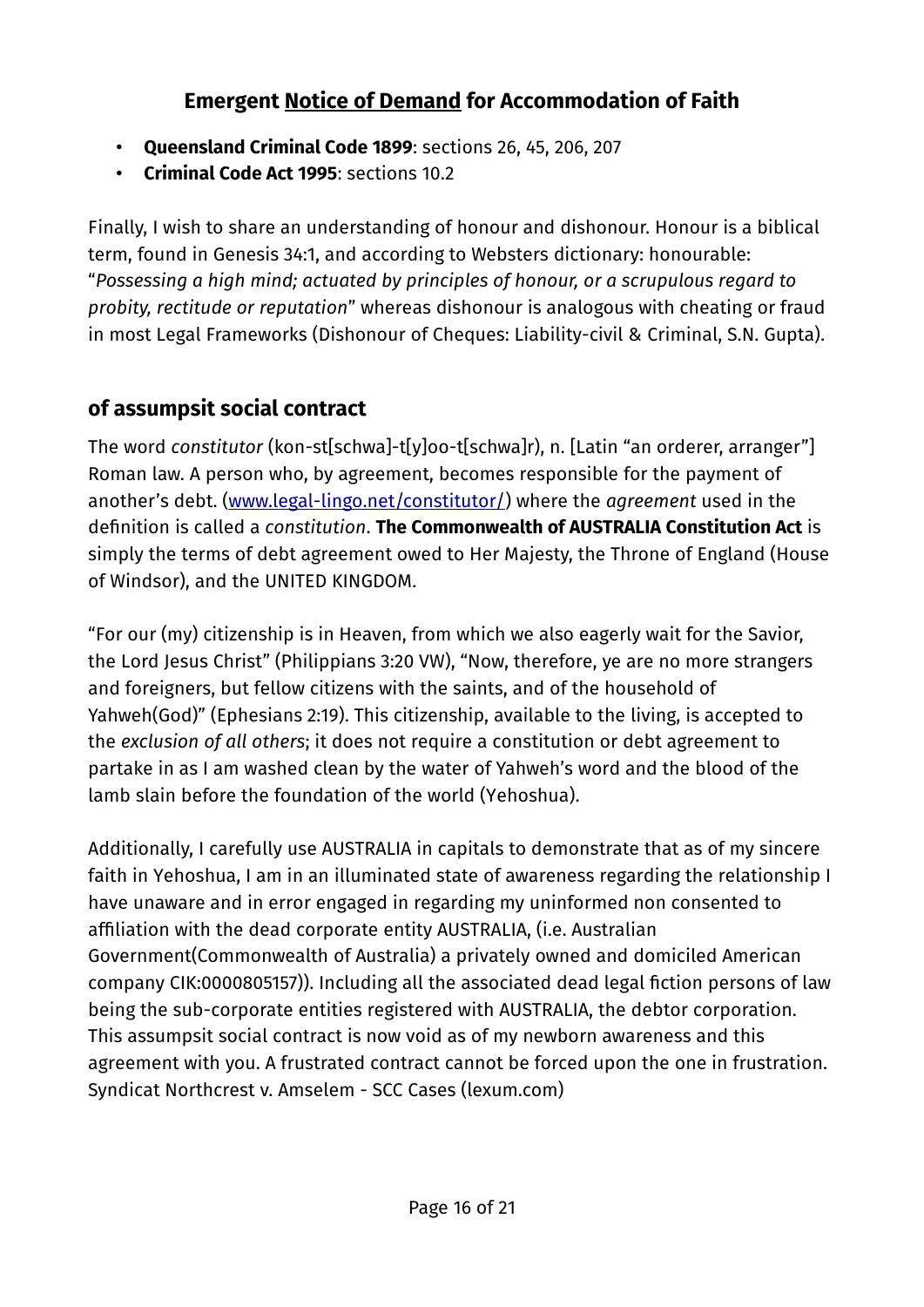### **of legal names**

I was lawfully born *Keidrych* to *Charles Stanbury* and *Daryl Cynthia* of the clan *Oates*. Both were followers of Yehoshua at the time of my birth. Early correspondence from the hospital and relatives confirmed my birth name to be *Keidrych* alone. Yet, due to lack of knowledge and awareness, the registrar and hospital staff took it upon themselves to fraudulently alter my name from *Keidrych* of the clan *Oates* to the legal fiction of *OATES*, *Keidrych Charles Stanbury or Keidrych Charles Stanbury of the family OATES*, are both variations of dead in law corporate legal fictitious names of entities for commerce.

The *Oates* clan is one of the oldest in the world, with roots tracing back to the Dacian empire (the foundation of the Roman empire) recognised initially as *Ode, Otta, Ord*. It loosely means "riches at the point of the spear". Significant contributions or members of history: Archbishop of Bayeux, half-brother of William the Conqueror; the hereditary name of the Saxon ruling house.; and loyal subjects of the throne of England for many years, having bestowed on them a coat of arms, castle, and land.

I, in error, unaware of the ménage à trois involved the dead legal fiction of *OATES, Keidrych Charles Stanbury* in 2020 wrote to New Zealand, Birth Deaths and Marriages requesting a simplification of name to *Keidrych Oates Anton* (to simplify coffee orders, and immigration paperwork eclectically). However, as an aware minister of Yehoshua, I cannot and will not have any association with the name(s): *Keidrych Charles Stanbury* or *Keidrych Oates* and any variation of the family names: *OATES, ANTON*, or any other dead in law person/corporate fiction formation of my private appellation as that is necrophilia.

For absolute clarity and to remove all possibility of confusion, I am also writing to the private man or woman acting as the registrar for New Zealand Births, Deaths and Marriages to:

- 1. Ensure all dead in law name variations of my private appellation are expunged.
- 2. Should a necrophiliac person be force associated upon me, it is and only will be represented as Keidrych Ellipsis(…)
- 3. In contravention with my faith, this forced upon dead legal fiction person would only use a Katakanji signature of Keidrych in Katakanji as a stamp (in the likeness of a corporate seal) used three times in red ink. Symbolising the blood of the innocent spilled to transgress the Laws of Yahweh.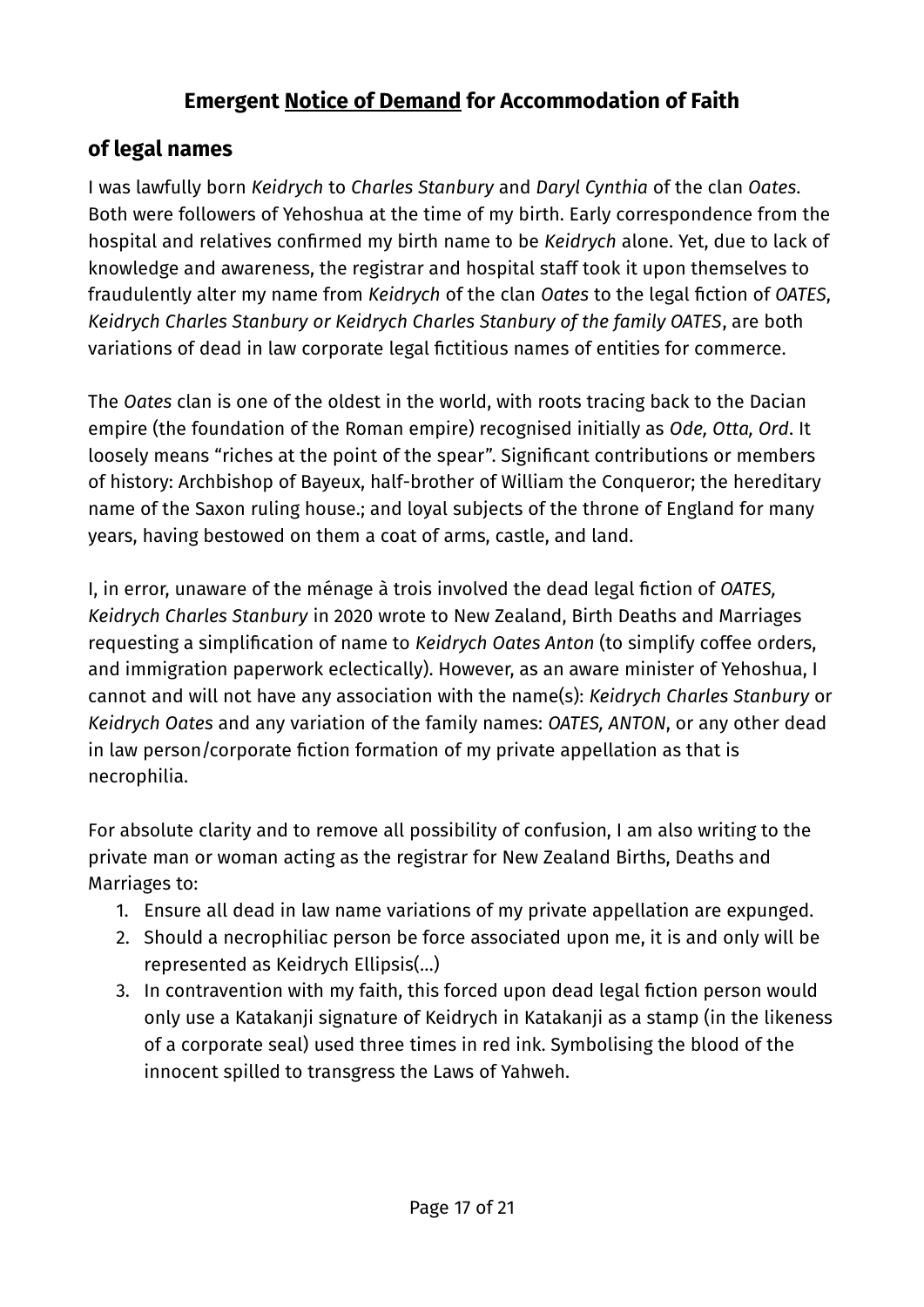### **of marriage and divorce**

Yahweh ordained marriage. (Genesis 2:23-24, Mark 10:6-9, 1 Corinthians 7, 1 Timothy 5:14, Hebrews 13:4). Martin Luther, John Calvin, Huldrych Zwingli were significant thought contributors to the Church of England

Martin Luther: "This is the true definition of marriage: Marriage is the God-appointed and legitimate union of man and woman in the hope of having children or at least for the purpose of avoiding fornication and sin and living to the glory of God. The ultimate purpose is to obey God, to find aid and counsel against sin; to call upon God; to seek, love, and educate children for the glory of God; to live with one's wife in the fear of God and to bear the cross; but if there are no children, nevertheless to live with one's wife in contentment;" ("What Luther Says" CPH 1959, Vol. II, page 884)

For the past five hundred years, there have been three simultaneous types of marriages co-existing in the United Kingdom & greater Europe ordered against chronological origin:

- 1. social in alignment with thousands of years of observed tradition across world cultures immemorial
- 2. religious ceremony and records kept according to rites
- 3. legal ménage à trois involving a dead legal fiction person (STATE, AUSTRALIA etc.), and two natural persons, collectively spouses

18 November 2003, Massachusetts Supreme Court issued a de facto annulment of all marriages based on gender. (Goodridge v. Department of Public Health) Marriage, according to the ruling, is owned by the government with police intimidation:

- "The government creates civil marriage."
- "Civil marriage is created and regulated through exercise of the police power."

The very wording on a *party certificate* issued on behalf of AUSTRALIA (VICTORIA example): *Marriage was solemnised in accordance with the Marriage Act 1961 between the parties named below on XXXX at XXXX according to XXXX*

- solemnised according to Websters Dictionary: to perform with solemn or ritual ceremonies, or according to legal forms
- Parties within the AUSTRALIAN Legal Framework ([www.britannica.com/topic/procedural-law/Parties](https://www.britannica.com/topic/procedural-law/Parties)) - a person with the capacity to sue and have standing before the Court, and own the obligation or right undersuit. Additionally, parties only acquire rights against another party through a contract (privy of contract rule)
- Marriage Act 1961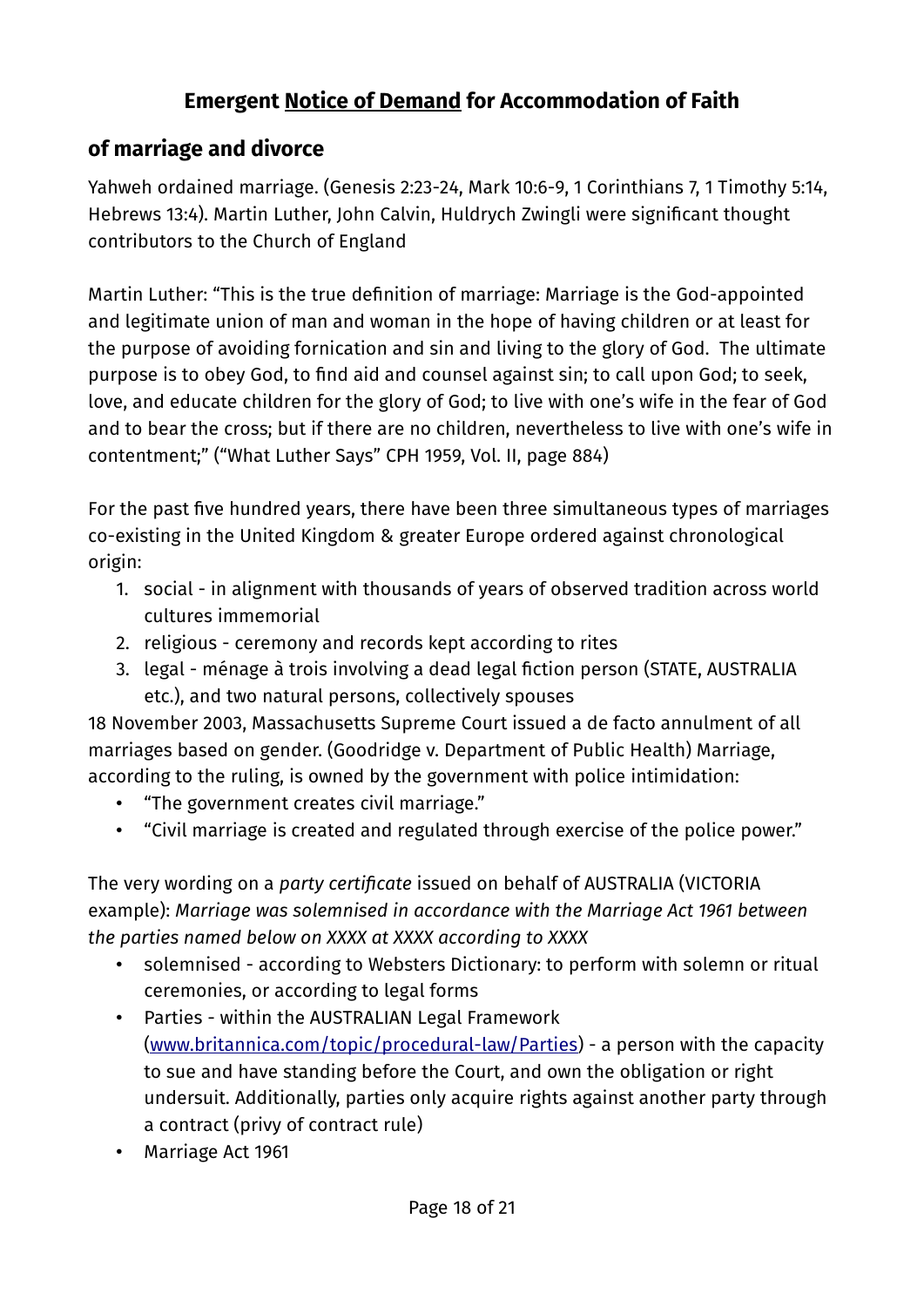- s27 Registers of ministers of religion *register* as per etymology means: (13c) to rule, or to guide or keep straight a list of matters recorded
- s101 Solemnisation of marriage by unauthorised person
- ICCPR Article 23(3) No marriage shall be entered into without the free and full consent of the intending spouses.

For transparency, let it be known that under threats and intimidation, in 2012, the person Keidrych Charles Stanbury Oates was placed in a frustrated ménage à trois necrophiliac marriage contract with the State of VICTORIA in contravention of my faith and beliefs. This contract, as a frustrated contract, is voided as discussed in of *assumpsit social contract*.

# **of agents representing dead legal fiction(s)**

My faith requires coming to Yehoshua as a little child. (Luke 18:16, Mark 9:37, Matthew 18:10, Matther 18:14, with Luke 18:17 for emphasis), and to be in awe (Psalm 4:4, 33:8, 119:16) of him.

Children naturally search for meaning in interactions through the art of asking questions; thus, in light of this letter and you're now found awareness and knowledge according to my faith, should I have an interaction with an agent representing a dead legal fiction, I can only ask questions, searching for the possibility of meaning in the interaction, and not engaging in one practising necrophilia, to continue to be saved harmless according to my faith,

# **Interjection:**

It's extremely important that you fully understand how completely trivial this statement is: "*All generalisations are wrong (Vivek Dhar)*."

### **of factual agreement**

Agreement within mankind between Edvard William [Alstergren] and +minister Keidrych the following points are agreed upon with no dispute to the facts (in the likeness; nature; and form of Civil rules of court "Notice to Admit "):

1. Keidrych is a man, in honour, in walking the way of Yahweh, who belongs to the group of people of Yahweh through Yehoshua who follow his word, and as such is unable to be seen, perceived, or associated with necrophilia as a *human* or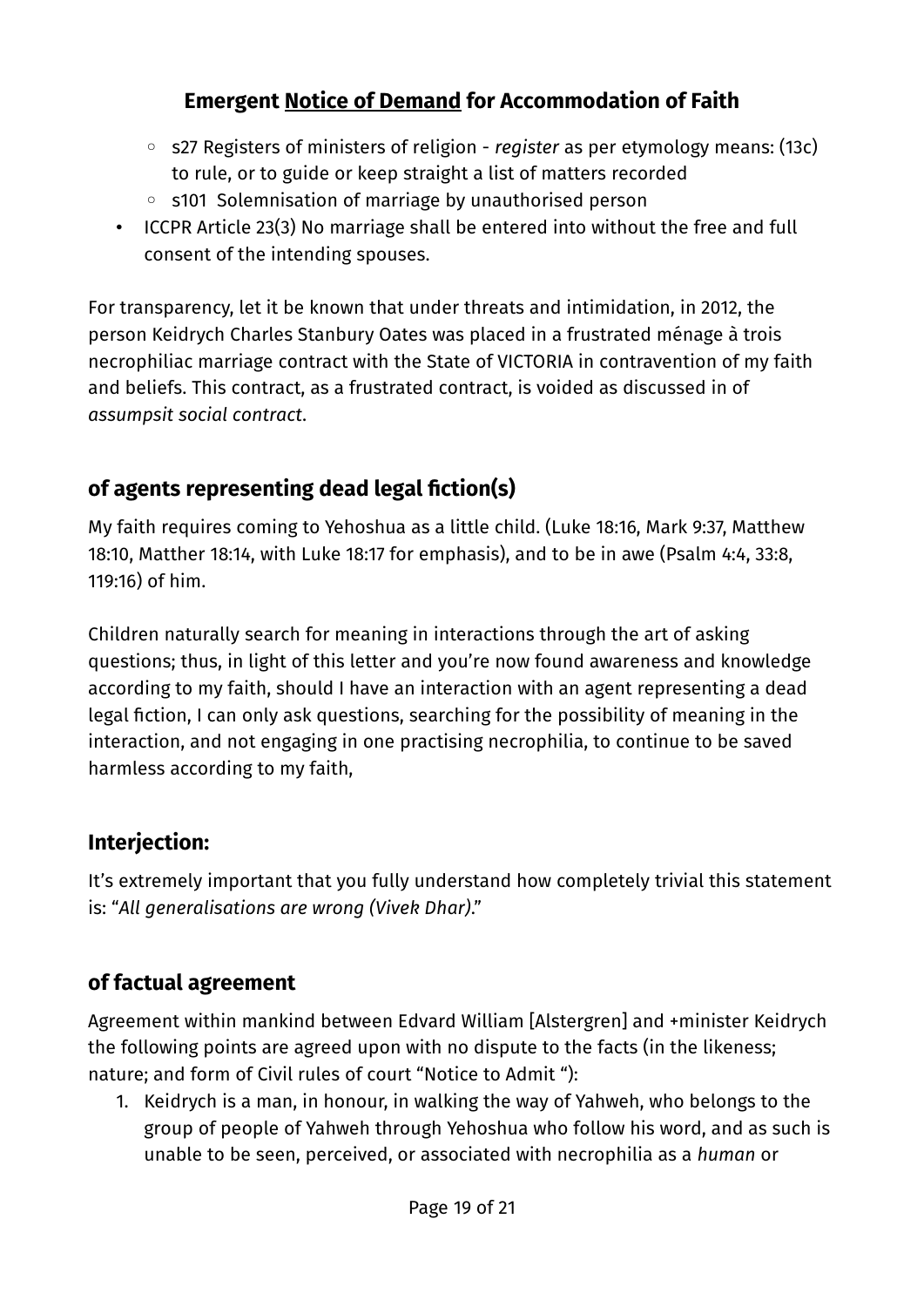*person*, or any other dead legal fiction described in the AUSTRALIAN Legal Framework.

- 2. Keidrych has unequivocally declined and waived the offer presented in ICCPR Article 16, according to his faith.
- 3. Keidrych is an ordained minister of Yehoshua, walking the way of Yahweh, not involved in any Organised Pseudolegal Commerical Argument redeemed from the transgression of the rule of law (sin) John 15:16
- 4. Keidrych is a citizen of the kingdom of heaven under Yehoshua, to the exclusion of all others, being dead, resurrected, and purchased by Yehoshua as his bondservant.
- 5. +minister Keidrych's duty as an Ezekiel 33 watchman is continual throughout the day and night, as per the classic quote: "*It is the common fate of the indolent so see their rights become prey to the active. The condition upon which God hath given liberty to man is eternal vigilance*" (John Philpot Curran 1790)
- 6. My syntactical name is "Keidrych", without Mr, Master, Mister, Sir or any other person based association.
- 7. Ellipsis(…) is used as a last name should +minister Keidrych be forced to respect persons committing necrophilia and have a legal name applied.
- 8. United Nations (alias Vienna) Convention on the Law of Treaties Article(s) 27, 46 are in Force throughout AUSTRALIA.
- 9. International Covenant on Civil and Political Rights (ICCPR) is In Force throughout AUSTRALIA.
- 10. Service Providers within AUSTRALIA, including the Federal Circuit and Family Court(s), are obligated to comply with the supreme covenants of the land.
- 11. *sustenance* includes communication, ability to trade, use and access to tools for economic and technological advancement
- 12. Should yourself, or any under your charge directly or indirectly force +minister Keidrych to respect persons they are in their private capacity criminally liable for breaching non-exhaustively:
	- (a) **Queensland Criminal Code 1899**: sections, 44, 131, 136, 206, 207, and 355
	- (b) **Racial Discrimination Act 1975**: section 18c
	- (c) **Criminal Code Act 1995**: sections, 80.1AC, 80.2A, 80.2D, 83.4, 268.4, 268.5, 268.8, and 268.20
	- (d) **Rome Statute of the International Criminal Court**: Articles 6 and 8
	- (e) Your oath, to Her Majesty as an act of religious worship, whereby +minister Keidrych would be required to notify Her Majesty that the faith is under attack, and Her Majesty as per grandfathered Title: Defender of the Faith directs the weight of her entrusted power toward the attacker